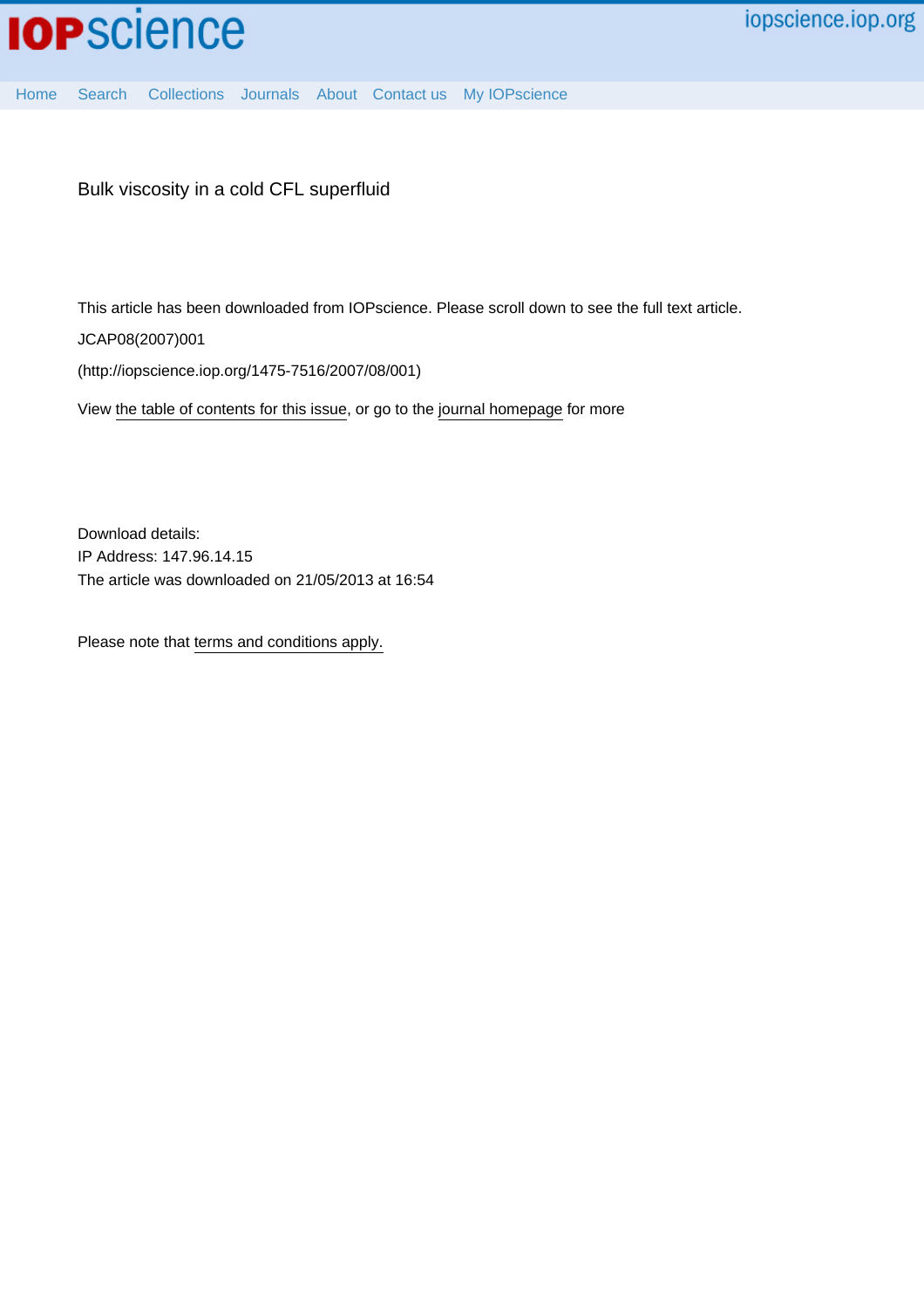100(2002)80dVOL JCAP08(2007)001

**ZOUTHAL OF COSMOLOGY and Astroparticle Physics** 

# **Bulk viscosity in a cold CFL superfluid**

**Cristina Manuel**<sup>1</sup> **and Felipe J Llanes-Estrada**<sup>2</sup>

<sup>1</sup> Instituto de Ciencias del Espacio (IEEC/CSIC), Campus Universitat Autònoma de Barcelona, Facultat de Ciències, Torre C5, E-08193 Bellaterra (Barcelona), Spain

 $2$  Departamento de Física Teórica I, Universidad Complutense, 28040 Madrid, Spain

E-mail: [cmanuel@ieec.uab.es](mailto:cmanuel@ieec.uab.es) and [fllanes@fis.ucm.es](mailto:fllanes@fis.ucm.es)

Received 7 June 2007 Accepted 11 July 2007 Published 1 August 2007

Online at [stacks.iop.org/JCAP/2007/i=08/a=001](http://stacks.iop.org/JCAP/2007/i=08/a=001) doi:10.1088/1475-7516/2007/08/001

**Abstract.** We compute one of the bulk viscosity coefficients of cold color–flavor locked (CFL) quark matter in the temperature regime where the contribution of mesons, quarks and gluons to transport phenomena is Boltzmann suppressed. In that regime dissipation occurs due to collisions of superfluid phonons, the Goldstone modes associated to the spontaneous breaking of baryon symmetry. We first review the hydrodynamics of relativistic superfluids, and recall that there are at least three bulk viscosity coefficients in these systems. We then compute the bulk viscosity coefficient associated to the normal fluid component of the superfluid. In our analysis we use Son's effective field theory for the superfluid phonon, amended to include scale breaking effects proportional to the square of the strange quark mass  $m_s$ . We compute the bulk viscosity at leading order in the scale breaking parameter, and find that it is dominated by collinear splitting and joining processes. The resulting transport coefficient is  $\zeta = 0.011 \, m_s^4/T$ , growing at low temperature  $T$  until the phonon fluid description stops making sense. Our results are relevant for studying the rotational properties of a compact star formed by CFL quark matter.

**Keywords:** neutron stars, gravity

**ArXiv ePrint:** [0705.3909](http://arxiv.org/abs/0705.3909)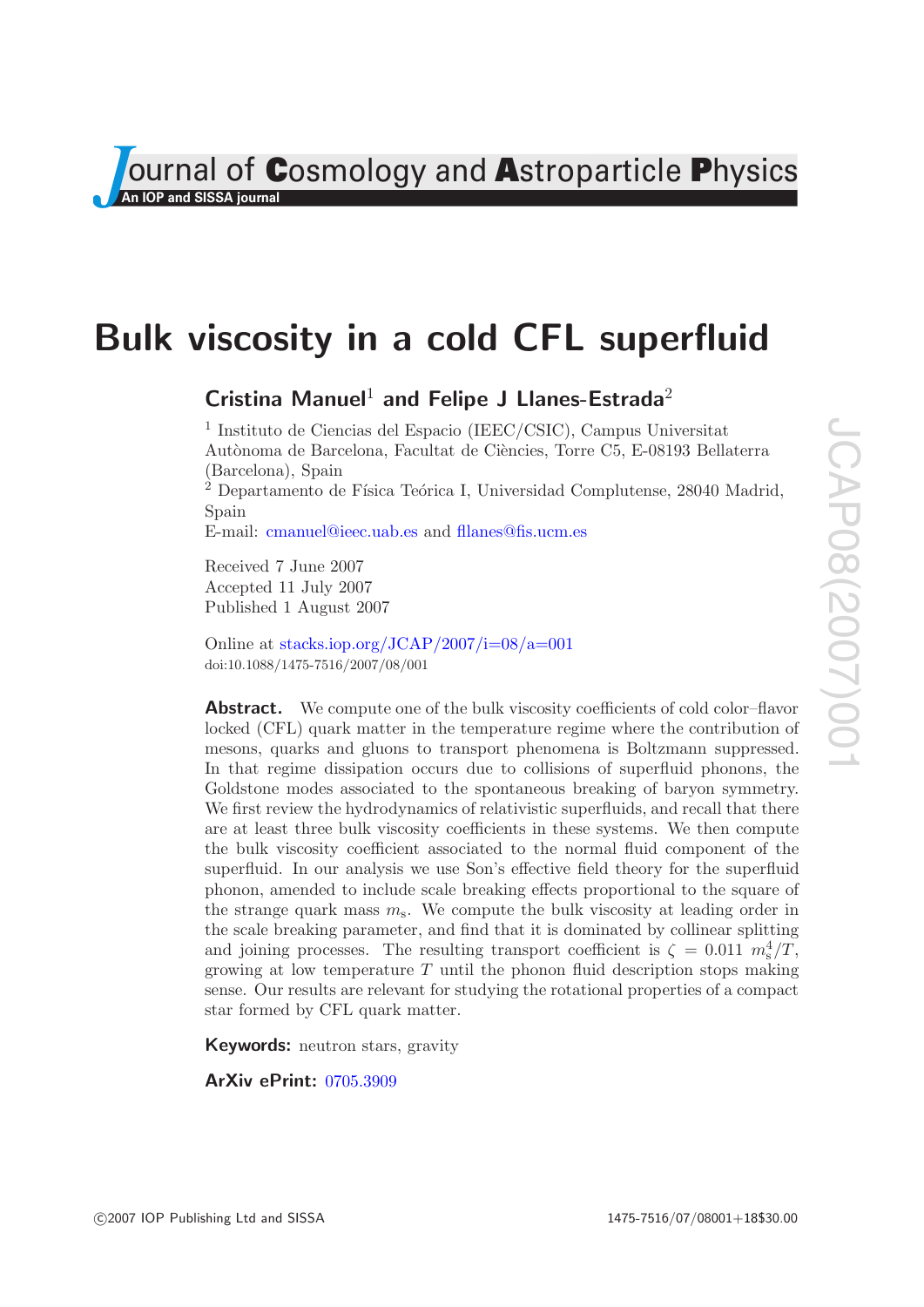## **Contents**

| 1. Introduction                                                                                                                                                                                            | $\overline{2}$            |  |
|------------------------------------------------------------------------------------------------------------------------------------------------------------------------------------------------------------|---------------------------|--|
| 2. Hydrodynamics in relativistic superfluids                                                                                                                                                               |                           |  |
| 3. The cold CFL superfluid and the sonic metric                                                                                                                                                            |                           |  |
| 4. Effective field theory for the superfluid phonons including scale breaking effects                                                                                                                      | $\overline{\phantom{0}}8$ |  |
| 5. Transport theory in the phonon fluid<br>5.1. The Boltzmann equation and bulk viscosity<br>5.2. The collision term $\ldots \ldots \ldots \ldots \ldots \ldots \ldots \ldots \ldots \ldots \ldots \ldots$ | 9<br>10<br>-12<br>-14     |  |
| 6. Discussion                                                                                                                                                                                              | 16                        |  |
| <b>Acknowledgments</b>                                                                                                                                                                                     | 17                        |  |
| <b>References</b>                                                                                                                                                                                          | $17\,$                    |  |

# <span id="page-2-0"></span>**1. Introduction**

In this paper we present the computation of one of the bulk viscosity coefficients of color– flavor locked (CFL) quark matter [\[1\]](#page-17-3) at low temperature. This work represents a follow up of [\[2\]](#page-17-4), where the shear viscosity in the CFL phase was computed in the cold regime where the contribution of all the gapped particles (mesons, quarks and gluons) is Boltzmann suppressed.

The density reached in the core of neutrons stars might be so high that all the hadrons could be melted into their fundamental constituents. This consideration has motivated the studies of Quantum Chromodynamics (QCD) at high baryonic density and low temperature [\[3\]](#page-17-5). At least in the asymptotic high density regime, when the QCD coupling constant is small, reliable theoretical predictions for the behavior of quark matter can be formulated. Further, it has been known for long time that cold dense quark matter should exhibit the phenomenon of color superconductivity. In order to connect theoretical predictions with possible astrophysical signatures of quark matter [\[4\]](#page-18-0), it is important to have a precise knowledge of both the equation of state of quark matter and also of all transport coefficients, which are very sensitive to the presence of superconductivity in the system.

It has been established that the viscosities put stringent tests on astrophysical models for very rapidly rotating stars, such as for millisecond pulsars. This is based on the existence of r(otational)-mode instabilities in all relativistic rotating stars [\[5\]](#page-18-1), which are only suppressed by sufficiently large viscosities. So the viscosities allow us to discard unrealistic models for millisecond pulsars. There are many different color superconducting phases, and their occurrence depends on both the values of the baryonic chemical potential and of the different quark masses. At present, there are several computations of viscosity coefficients in the different quark matter phases  $[6]-[12]$  $[6]-[12]$  $[6]-[12]$ . All of them have the motivation of studying the development of the r-modes of a compact star made of, partly or entirely, unconfined quark matter.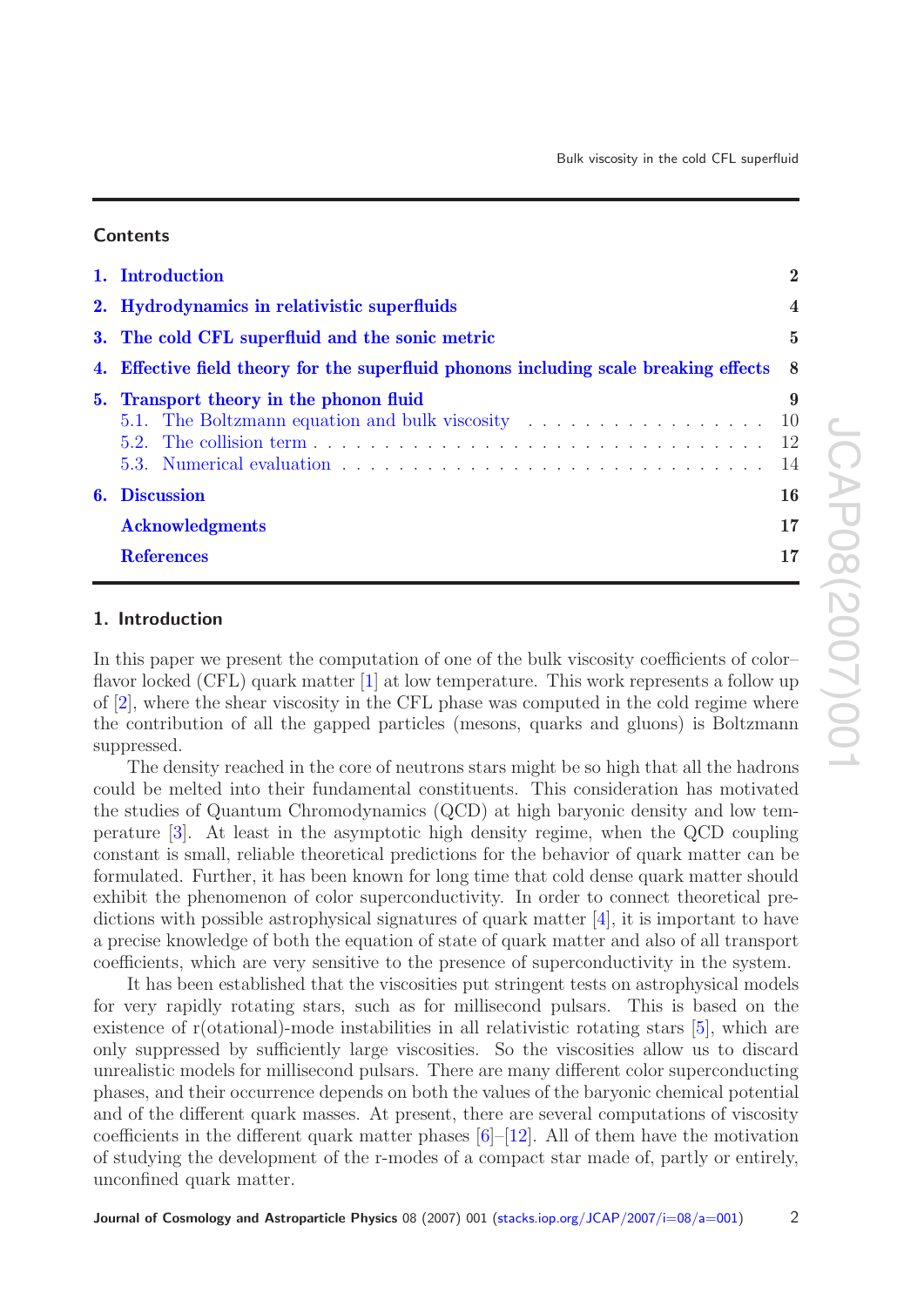Here we will only be concerned about the CFL phase, which is the preferred phase in the presence of three light quark flavors. The CFL phase is special in many ways, as its long distance physics is very similar to the corresponding one of QCD in vacuo [\[1,](#page-17-3) [13\]](#page-18-4). Here we want to stress that it has very peculiar hydrodynamics. In the CFL case the baryon symmetry is spontaneously broken, and thus CFL quark matter becomes a superfluid of the same sort as those found in condensed matter systems, such as in Bose–Einstein condensates. Landau developed the hydrodynamical description of these non-relativistic superfluids, proposing his famous two-fluid model [\[14,](#page-18-5) [15\]](#page-18-6). The hydrodynamics associated to relativistic superfluids has been much less studied, although the two-fluid model has been generalized to the relativistic domain  $[16]$ –[\[19\]](#page-18-8). We believe that the CFL superfluid may represent one specific and beautiful example where the sophisticated relativistic superfluid hydrodynamics could be derived from first principles, at least in the asymptotic high density domain. One of the peculiarities of these superfluids is that they have more viscosities than a normal fluid, as one can define more than one hydrodynamical velocity.

In this paper we compute the bulk viscosity coefficient associated to the normal fluid component of the cold CFL superfluid. Transport coefficients are very sensitive to the temperature  $T$  of the system. In the regime where  $T$  is smaller than all the energy gaps of all the quasiparticles (mesons, quarks and gluons), transport coefficients in the CFL phase are dominated by the collisions of the superfluid phonons [\[2,](#page-17-4) [20\]](#page-18-9), and these will be the relevant modes in our study. In our analysis we use Son's effective field theory for the superfluid phonon [\[21\]](#page-18-10). However, Son's theory is scale invariant, and leads to a vanishing bulk viscosity, as this transport coefficient measures the dissipation after a volume compression or expansion of the system. We then consider scale breaking effects due to a non-vanishing value of the strange quark mass. The inclusion of quark masses, that represent an explicit chiral symmetry breaking effect in the QCD Lagrangian, makes the octet of (pseudo) Goldstone bosons of the CFL phase (the pions, the kaons, the eta) massive. Because a quark mass term in the Lagrangian respects the baryon symmetry, the superfluid phonon remains massless, although quark mass effects still affect its dynamics, as we will see. We compute the bulk viscosity at leading order in this scale breaking parameter, and find that it is dominated by collinear splitting and joining processes. Surprisingly, the computation shares many technical similarities with that of the bulk viscosity in the hot, weakly coupled, phase of QCD at zero chemical potential [\[22\]](#page-18-11), as we will later point out.

Let us stress that at higher temperatures other quasiparticle modes might be relevant for bulk viscosity as well. In [\[11\]](#page-18-12) the bulk viscosity due to kaons in the CFL phase has been computed. Allowing for flavor changing processes, mediated by the electroweak interactions, the bulk viscosity has been computed assuming that the relevant processes are those of a neutral kaon decaying into two superfluid phonons, and to  $K^{\pm} \leftrightarrow e^{\pm} + \nu$ . However, as found in that reference, for temperatures below the energy gap associated to the kaon,  $\delta m$ , the kaon contribution to bulk viscosity is exponentially suppressed  $\sim e^{-\delta m/T}$ , as naturally expected. There is an additional uncertainty of at what temperatures this suppression is effective, as the value of the kaon masses computed in the literature can only be trusted in the asymptotic high density limit. They are believed to be in the range of a few MeV, or slightly higher [\[23\]](#page-18-13)–[\[28\]](#page-18-14).

This paper is structured as follows. In section [2](#page-4-0) we recall the hydrodynamical equations of a relativistic superfluid. Section [3](#page-5-0) is devoted to reviewing Son's effective field theory for the superfluid phonon. With the same effective field theory, one can easily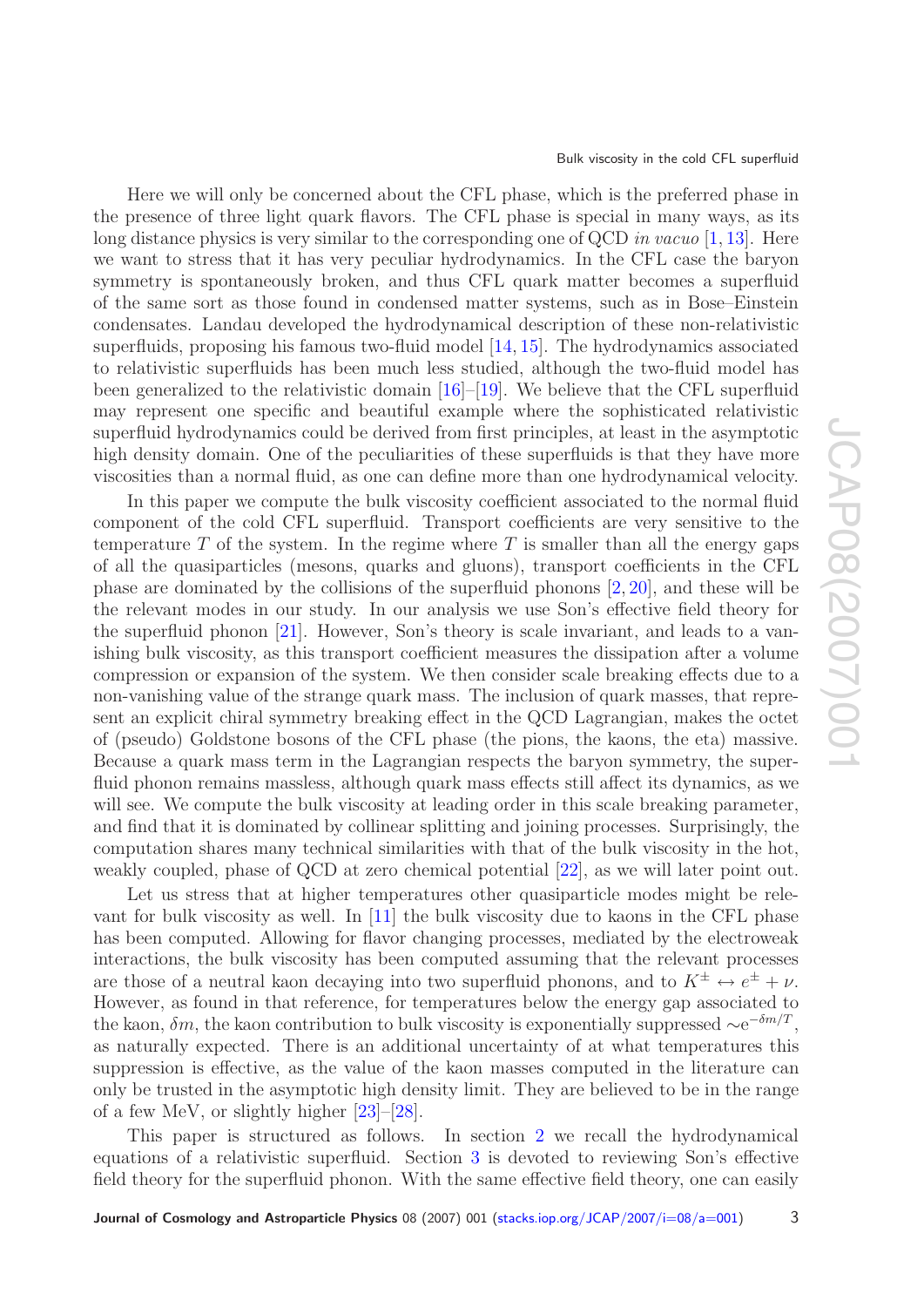also derive the dispersion law for the phonon in a moving superfluid, introducing the concept of acoustic or sonic metric, which also allows us to identify these phonons with the sound waves of the superfluid. In section [4](#page-8-0) we see how scale breaking effects could be included in Son's Lagrangian. The explicit computation of the bulk viscosity is given in section [4.](#page-8-0) After identifying the leading collisional processes relevant for this transport coefficient, we write down the Boltzmann equation for the phonon, and linearize it in the small deviations around equilibrium in section [5.1.](#page-10-0) The collision term is explicitly written down in section [5.2,](#page-12-0) and the numerical results of our computation are displayed in section [5.3.](#page-14-0) We conclude with a discussion of our results in section [6.](#page-16-0) We will use throughout natural units  $\hbar = c = k_B = 1$  and the metric conventions  $(1, -1, -1, -1)$ .

## <span id="page-4-0"></span>**2. Hydrodynamics in relativistic superfluids**

In this section we present a quick review of the hydrodynamical equations for a relativistic superfluid. These represent the natural relativistic generalization of Landau's two-fluid model of superfluid (non-relativistic) dynamics [\[14,](#page-18-5) [15\]](#page-18-6). There are different formulations of the hydrodynamics of a relativistic superfluid  $[16]$ – $[19]$ , they all differ in the choice of the hydrodynamical variables used to describe the fluids.

The hydrodynamical equations in the superfluid take the form of conservation laws, as in a normal fluid. If  $n^{\rho}$  is the particle current (in our case, the baryon current) these are

$$
\partial_{\rho}n^{\rho} = 0,\tag{1}
$$

and the energy–momentum conservation law

$$
\partial_{\rho}T^{\rho\sigma} = 0. \tag{2}
$$

In the absence of dissipation, the entropy current is conserved, and thus one further has

$$
\partial_{\rho} s^{\rho} = 0. \tag{3}
$$

In the superfluid, the gradient of the phase of the condensate allows to define the four-vector

$$
\mu_{\rho} = \partial_{\rho} \varphi. \tag{4}
$$

The approach of Carter and Khalatnikov [\[17\]](#page-18-15) defines all the hydrodynamical equations based on expressing both the particle current and the energy–momentum tensor in terms of  $\mu_{\rho}$  (or  $\varphi$ ) and  $s_{\rho}$ . In particular, in [\[18\]](#page-18-16) it is shown that the energy–momentum tensor can be written as

$$
T^{\rho\sigma} = A\mu^{\rho}\mu^{\sigma} + Bs^{\rho}s^{\sigma} - Pg^{\rho\sigma},\tag{5}
$$

where  $P$  is the generalized pressure of the system. The coefficients  $A$  and  $B$  can be obtained with the knowledge of P. Similarly,  $n^{\rho}$  can be expressed in terms of both  $\mu^{\rho}$  and  $s^{\rho}$ .

Son formulated a different description of the hydrodynamics of the relativistic superfluids in [\[19\]](#page-18-8). After a non-trivial mapping of his variables, their equations can be converted to the Carter and Khalatnikov form [\[29\]](#page-18-17).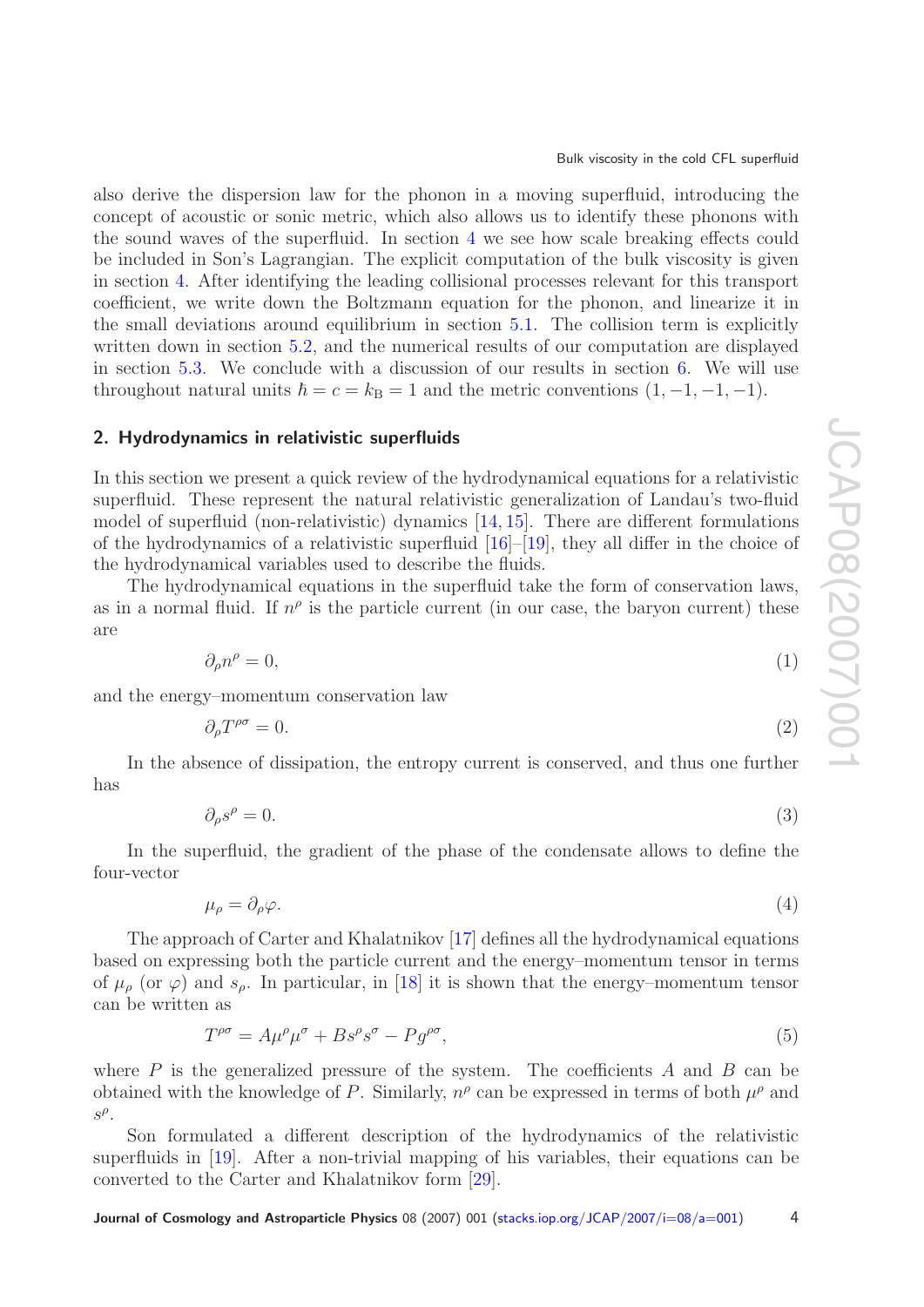In the zero temperature limit, when the pressure is only a function of the chemical potential, the entropy current vanishes. It is only in this case when the energy–momentum tensor takes the form of that of an ideal fluid [\[18\]](#page-18-16). If we define the velocity vector

$$
u^{\rho} = \frac{\mu^{\rho}}{\mu} \tag{6}
$$

such that is properly normalized,  $u^{\rho}u_{\rho} = 1$ , then in the cold  $T \rightarrow 0$  limit one has [\[18\]](#page-18-16)

$$
T^{\rho\sigma} = (n\mu)u^{\rho}u^{\sigma} - Pg^{\rho\sigma} = (\epsilon + P)u^{\rho}u^{\sigma} - Pg^{\rho\sigma}, \tag{7}
$$

where  $\epsilon$  is the energy density of the system, and we have used the zero temperature relation  $n\mu = \epsilon + P$ . In this case the associated hydrodynamical equations are the same as in an ideal fluid. The entropy strictly vanishes, and thus there is no dissipation.

At finite temperature, the entropy does not vanish, and dissipational processes are responsible for entropy production. Dissipative relativistic superfluid hydrodynamical equations have only been derived, to the best of our knowledge, in [\[16\]](#page-18-7), although there is a vast literature on the subject for non-relativistic superfluids [\[14,](#page-18-5) [15\]](#page-18-6). In [\[16\]](#page-18-7), and after imposing that deviations from the dissipationless particle current and energy–momentum are expressed in terms of linear gradients of the basic hydrodynamical variables, and that entropy production is positive-definite, it was found that more kinetic coefficients that in a normal fluid can be defined. We leave for a future project a much more detailed discussion on all the possible transport coefficients that can be defined in the CFL superfluid. We simply note here that in a non-relativistic superfluid four viscosity coefficients can be defined [\[14,](#page-18-5) [15\]](#page-18-6), and thus, at a minimum, the same number of viscosity coefficients in the relativistic domain exist.

In this paper we compute the bulk viscosity coefficient associated to the normal fluid. For that purpose, and taking into account that the bulk viscosity is a Lorentz scalar, we will work in the superfluid rest frame, as this simplifies the computation enormously. More specifically, we will compute the dissipative term in the energy–momentum tensor that goes as

$$
T_{\rm d}^{ij} = -\zeta \,\delta^{ij} \,\mathbf{\nabla} \cdot \mathbf{V},\tag{8}
$$

where **V** is the velocity of the normal fluid in the superfluid rest frame.

## <span id="page-5-0"></span>**3. The cold CFL superfluid and the sonic metric**

In this section we review the effective field theory of the superfluid phonon constructed by Son [\[21\]](#page-18-10). Further, we introduce the concept of the sonic or acoustic metric, which is rather convenient in order to describe the dynamics of the phonon moving in the background of the superfluid. It also allows us to give the interpretation of the superfluid phonon as a sound wave.

In a non-relativistic superfluid, gravity analogs for the description of the low energy collective modes or superfluid phonons have been developed (see [\[30,](#page-18-18) [31\]](#page-18-19) and references therein). In such an approach, one treats the superfluid as a gravitational background, in which the quasiparticles, composing the normal fluid, propagate. We will use the same analogy here.

Son showed that the effective field theory for the only truly Goldstone boson of the CFL phase can be constructed from the equation of state (EOS) of normal quark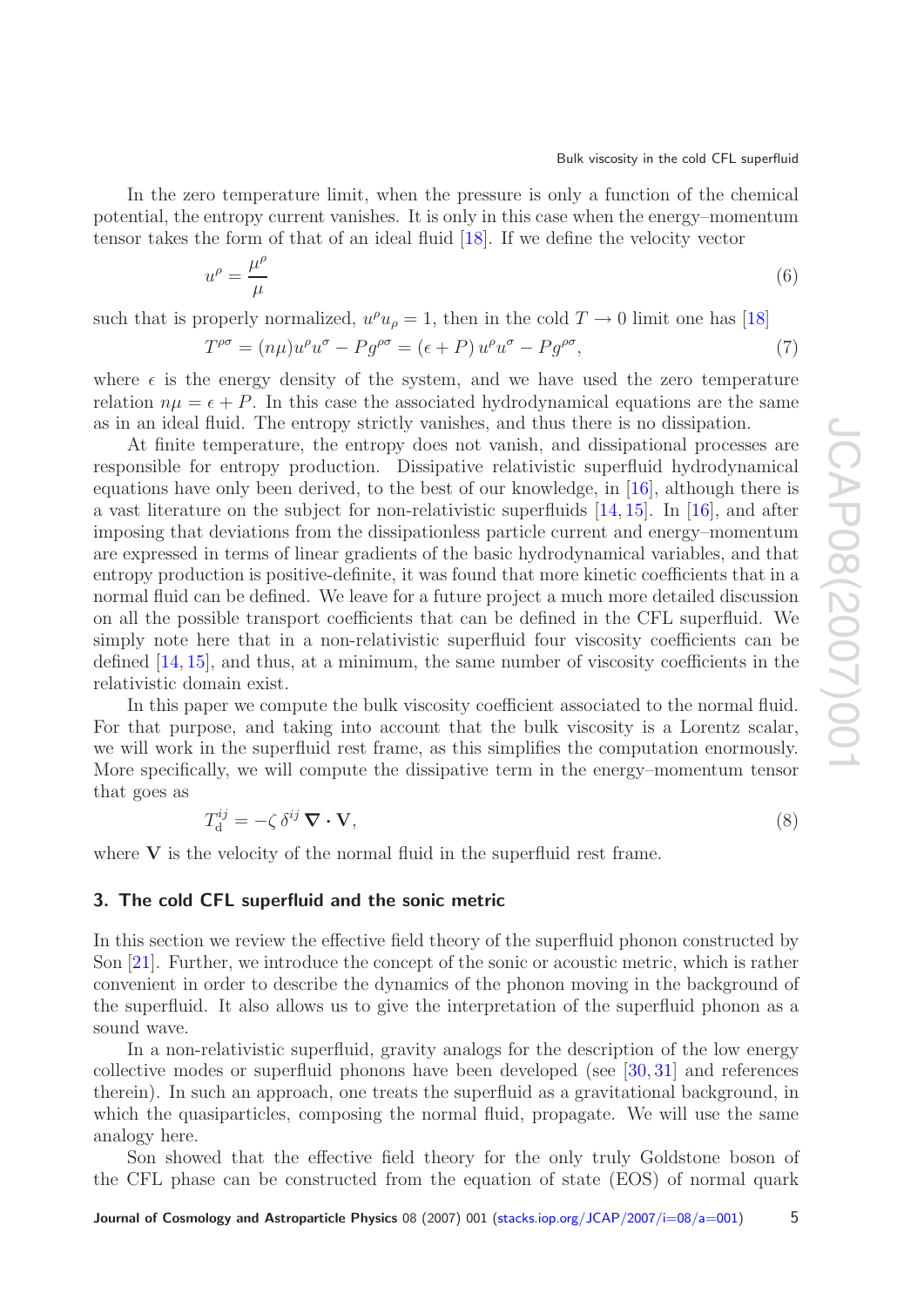matter [\[21\]](#page-18-10). If  $\varphi$  is the phase of the condensate, and one defines  $D_{\rho}\varphi \equiv \partial_{\rho}\varphi - (\mu, 0)$ , then the effective Lagrangian for  $\varphi$  is expressed as

$$
\mathcal{L}_{\text{eff}}[D_{\rho}\varphi] = P[\mu = (D_{\rho}\varphi D^{\rho}\varphi)^{1/2}], \qquad (9)
$$

where  $P$  is the pressure of the system at zero temperature.

At asymptotic large densities the EOS of CFL quark matter reads

<span id="page-6-0"></span>
$$
P[\mu] = \frac{3}{4\pi^2} \mu^4,\tag{10}
$$

where  $\mu$  is the quark chemical potential. At very high  $\mu$ , when the coupling constant is small  $g(\mu) \ll 1$ , the effects of interactions and the effects of Cooper pairing are subleading and neglected in equation [\(10\)](#page-6-0). Also, one assumes that the quark masses give a subleading effect, as  $m_q \ll \mu$ . From equation [\(10\)](#page-6-0) Son obtained the effective Lagrangian

<span id="page-6-1"></span>
$$
\mathcal{L}_{\text{eff}} = \frac{3}{4\pi^2} \left[ (\partial_0 \varphi - \mu)^2 - (\partial_i \varphi)^2 \right]^2.
$$
 (11)

There is an interesting interpretation of the equations of motion associated to  $\varphi$ . The classical equations of motion derived from the above Lagrangian can be rewritten as the hydrodynamical conservation law of a current representing baryon number flow,

<span id="page-6-3"></span>
$$
\partial_{\nu}(n_0\bar{u}^{\nu}) = 0,\tag{12}
$$

where  $n_0 = \frac{dP}{d\mu}|_{\mu=\mu_0}$  is interpreted as the baryon density [\[21\]](#page-18-10). Son defined the superfluid velocity  $\bar{u}^{\rho}$  as being proportional to the gradient of the condensate phase, [\[14\]](#page-18-5),

<span id="page-6-2"></span>
$$
\bar{u}_{\rho} = -\frac{D_{\rho}\bar{\varphi}}{\mu_0},\tag{13}
$$

where  $\mu_0 = (D_\rho \bar{\varphi} D^\rho \bar{\varphi})^{1/2}$ . It only differs from the choice of the last section by an irrelevant constant, although the hydrodynamics is completely analogous. The energy–momentum tensor associated to the theory described in equation [\(11\)](#page-6-1) can also be written in terms of the velocity defined in equation [\(13\)](#page-6-2) and Noether's energy-density  $\epsilon$ ,

$$
T^{\rho\sigma} = (\epsilon + P)u^{\rho}u^{\sigma} - g^{\rho\sigma}P. \tag{14}
$$

It is conserved and traceless:

<span id="page-6-4"></span>
$$
\partial_{\rho}T^{\rho\sigma} = 0, \qquad T^{\rho}_{\rho} = 0. \tag{15}
$$

Equations [\(12\)](#page-6-3) and [\(15\)](#page-6-4) are the hydrodynamic equations for the relativistic superfluid [\[21\]](#page-18-10). They need modifications at finite temperature, as explained in the previous section. At low temperatures, the superfluid phonons are thermally excited (and compose the normal fluid component), which are responsible for the entropy current in the system. Other particles may also conform an additional component to the normal fluid, but at low temperatures, as discussed in the introduction, their contribution to the hydrodynamics is Boltzmann suppressed.

Let us also mention that Son's Lagrangian yields the effective field theory of the phonons moving in the background of the superfluid. The phonon is a Goldstone boson, given also by the phase of the condensate. When the superfluid is at rest, their interactions are given in equation [\(11\)](#page-6-1). To find the phonon dispersion relation in a moving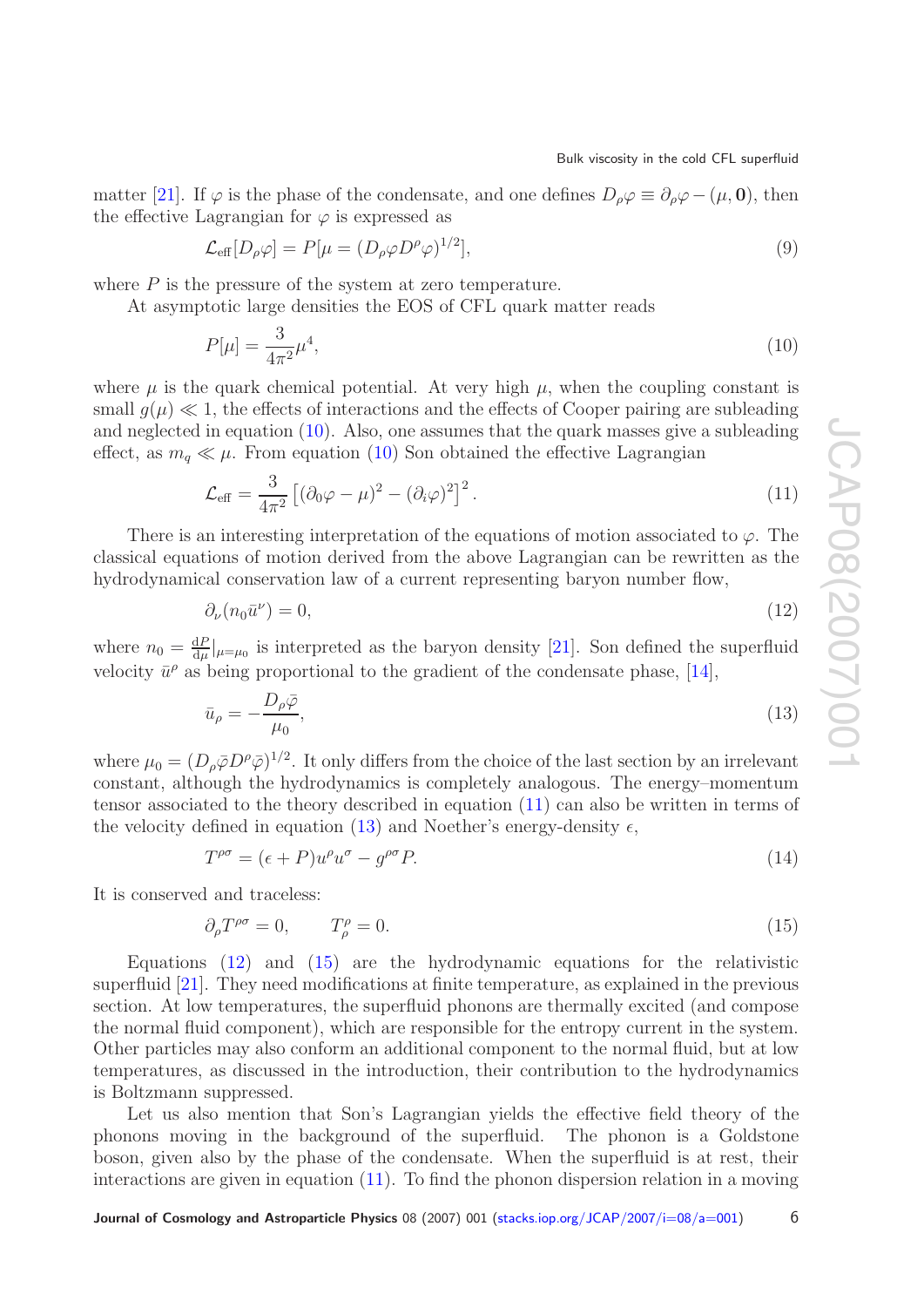superfluid we will simply consider the quantum fluctuations around the classical solution of equation [\(11\)](#page-6-1):

$$
\varphi(x) = \bar{\varphi}(x) + \phi(x). \tag{16}
$$

The action associated to Son's Lagrangian

$$
S[\varphi] = \int d^4x \, \mathcal{L}_{\text{eff}}[\partial \varphi] \tag{17}
$$

is then expanded around the classical solution

$$
S[\varphi] = S[\bar{\varphi}] + \frac{1}{2} \int d^4x \left\{ \frac{\delta^2 \mathcal{L}_{\text{eff}}}{\delta(\partial_\mu \varphi) \delta(\partial_\nu \varphi)} \right\} \partial_\mu \phi \partial_\nu \phi + \cdots. \tag{18}
$$

The equation of motion of the linearized fluctuation—here the superfluid phonon can be written as that of a boson moving in a non-trivial gravity background:

$$
\partial_{\mu} \left( \sqrt{-\mathcal{G}} \, \mathcal{G}^{\mu\nu} \partial_{\nu} \phi \right) = 0, \tag{19}
$$

where, in this case, we identified

$$
\sqrt{-\mathcal{G}}\,\mathcal{G}^{\mu\nu} = \frac{\delta^2 \mathcal{L}_{\text{eff}}}{\delta(\partial_{\mu}\varphi)\delta(\partial_{\nu}\varphi)}\bigg|_{\bar{\varphi}} = \frac{3\mu^2}{2\pi^2} \left\{ g^{\mu\nu} + \left(\frac{1}{c_\text{s}^2} - 1\right) \bar{u}^{\mu} \bar{u}^{\nu} \right\},\tag{20}
$$

where  $c_{\rm s} = 1/$ √ 3 is the speed of sound in the ultrarelativistic system. Thus, from Son's Lagrangian, we have derived the so-called sonic or acoustic metric tensor  $\mathcal{G}^{\mu\nu}$  [\[18,](#page-18-16) [30\]](#page-18-18). One then finds the phonon dispersion relation in the moving superfluid as solutions of the equation

$$
\mathcal{G}^{\mu\nu}k_{\mu}k_{\nu}=0,\tag{21}
$$

<span id="page-7-0"></span>where  $k_{\mu} = (E, \mathbf{k}).$ 

Let us note that in an ideal fluid the fluctuations of the pressure,  $\delta p$ , obey the sound wave equation (see, e.g., equation (23) of [\[32\]](#page-18-20)), which in Fourier space reads

$$
\frac{1}{\bar{u}^{\mu}k_{\mu}}\left\{ \left(\frac{1}{c_{s}^{2}}-1\right)(\bar{u}^{\mu}k_{\mu})^{2}+k^{2}\right\} \delta p=0.
$$
\n(22)

Simply by defining

$$
\delta p = \frac{3\mu^2}{2\pi^2} (\bar{u}^\mu \partial_\mu) \phi \tag{23}
$$

we derive the same dispersion equation [\(21\)](#page-7-0). This is naturally so, as the superfluid phonons describe the sound waves associated to the superfluid component of the fluid. Let us stress here that in the relativistic superfluid there are two (first and second) sound speeds, associated to the fact that there are two different fluid components [\[18\]](#page-18-16).

In the superfluid rest frame, that is, where  $\bar{u}^{\mu} = (1, 0, 0, 0)$ , the phonon dispersion relation simplifies to the form

$$
E_k = c_s k,\tag{24}
$$

as can be easily checked. This is the frame in which we will perform our computations. However, we want to stress the fact that this would not be correct in order to compute other transport coefficients in the system that involve the superfluid velocity  $\bar{u}^{\mu}$ . In those cases, the gravity analogs described here become a very efficient tool, which will be exploited in future references. Although sonic metrics are usually employed to construct simple laboratory analog models of Einsteinian gravity [\[33\]](#page-18-21), we think the method also shows promise in reverse, for the involved features of relativistic superfluids might be conceptually understood in the framework of gravity analogs.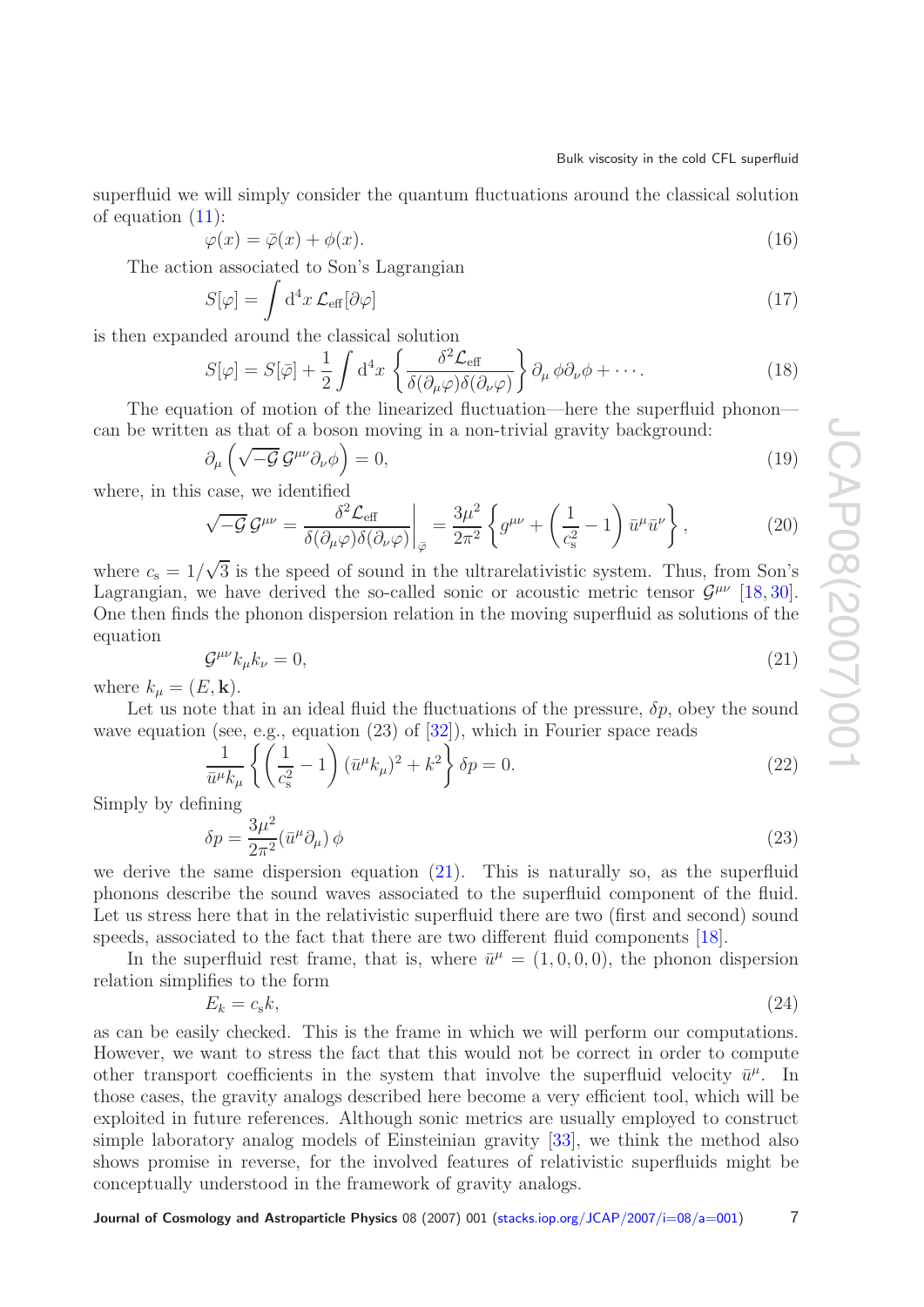## <span id="page-8-0"></span>**4. Effective field theory for the superfluid phonons including scale breaking effects**

In [\[2\]](#page-17-4), the effective field theory Lagrangian [\(11\)](#page-6-1) was used to compute the shear viscosity in the phonon fluid of cold CFL quark matter. For the computation of the bulk viscosity one has to introduce corrections to that effective field theory. As signaled by the vanishing of the trace of the energy–momentum tensor, equation [\(15\)](#page-6-4), this is an scale invariant theory. Bulk viscosity is a transport coefficient that measures the dissipation after a volume compression or expansion, and it vanishes exactly for a scale invariant relativistic theory. Thus, in this section we will look for corrections to equation [\(11\)](#page-6-1) that introduce scale breaking effects.

The quantum scale anomaly breaks the conformal symmetry in the system, introducing, through dimensional transmutation, the quantum scale  $\Lambda_{\text{QCD}}$ . One could then compute g-corrections to Son's effective field theory, arising as g-corrections to the pressure of quark matter. These corrections would introduce new terms in the superfluid phonon Lagrangian proportional to the QCD beta function. In the very high  $\mu$  limit, when  $g(\mu) \ll 1$ , we expect this to be a rather negligible effect.

The inclusion of quark mass effects in the system also breaks scale invariance. In CFL quark matter, the quark masses represent an explicit chiral symmetry breaking effect, which gives masses to the associated (pseudo) Goldstone bosons (the pions, kaons and eta). A quark mass term in the QCD Lagrangian respects baryon symmetry, and thus it does not make the superfluid phonon massive; however, it still affects its dynamics, as we show below.

Since all three light quarks participate in the CFL phase, the largest effect comes from the strange quark mass  $m_s$ , and we ignore the masses of the up and down quarks, as  $m_u, m_d \ll m_s$ . Further, we will consider that  $m_s^2 < 2\Delta\mu$  [\[3\]](#page-17-5), which is the threshold value under which the CFL phase is stable. We will always work in a leading order expansion in  $m_s^2/\mu^2$ . After imposing the constraints of electrical neutrality and beta equilibrium of quark matter, the first correction at order  $m_s^2/\mu^2$  to the pressure reads [\[34\]](#page-18-22)

$$
P[\mu] = \frac{3}{4\pi^2} \left(\mu^4 - \mu^2 m_s^2\right). \tag{25}
$$

To this order, first in the  $m_s^2/\mu^2$  expansion, and since isospin breaking effects happen to be of the same order, one must specify that  $\mu$  refers to precisely  $\mu_n/3$  in terms of the baryon chemical potential. Let us stress here that, as in Son's theory, equation [\(10\)](#page-6-0), we neglect both the effects of interactions and of Cooper pairing, assuming the asymptotic high density, and thus the weak coupling domain. The expansion here is aimed at considering the most relevant scale breaking effect that corrects Son's Lagrangian.

Following the same procedure advocated by Son, with the knowledge of the pressure we get the effective field theory for the phonons or sound waves in the system

$$
\mathcal{L}_{\text{eff}}^m = \frac{3}{4\pi^2} \left[ \left( (\partial_0 \varphi - \mu)^2 - (\partial_i \varphi)^2 \right)^2 - m_s^2 \left( (\partial_0 \varphi - \mu)^2 - (\partial_i \varphi)^2 \right) \right]. \tag{26}
$$

We now rescale the phonon field

$$
\tilde{\varphi} = \frac{3\mu}{\pi} \sqrt{1 - \frac{m_\text{s}^2}{6\mu^2}} \varphi \tag{27}
$$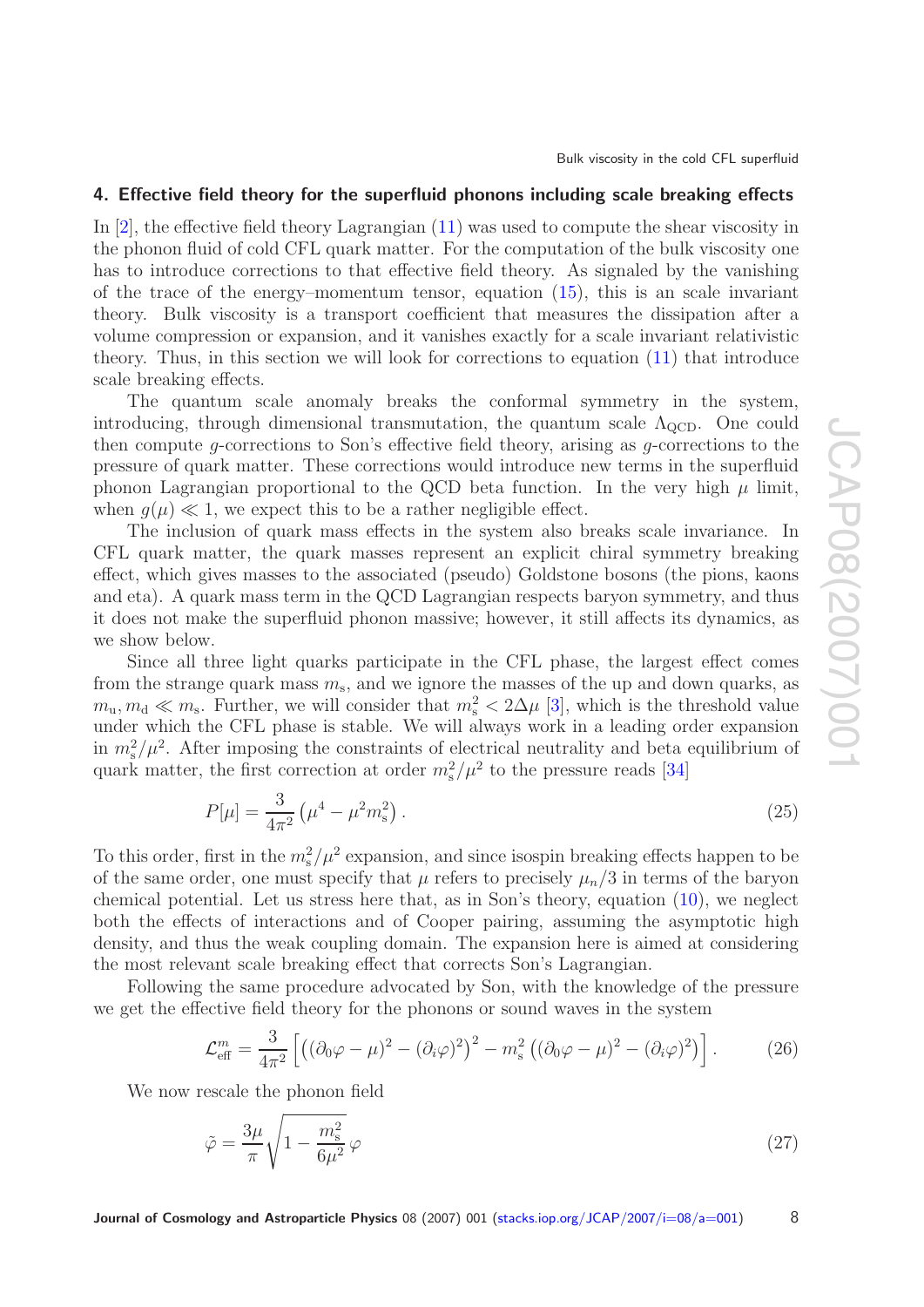<span id="page-9-1"></span>

Figure 1. Under spherically symmetric, radially non-uniform rarefaction (compression) of a gas not invariant under dilatations, the pressure diminishes below (increases above) its equilibrium value. For the superfluid phonon gas, equilibrium is restored by phonon collinear splitting (joining).

to normalize the kinetic term in accordance with the Lehmann–Symanzik–Zimmermann formula. Then the Lagrangian for the rescaled field reads

$$
\mathcal{L}_{\text{eff}} = \frac{1}{2} (\partial_0 \tilde{\varphi})^2 - \frac{c_s^2}{2} (\partial_i \tilde{\varphi})^2 - g_3 \partial_0 \tilde{\varphi} (\partial_\mu \tilde{\varphi} \partial^\mu \tilde{\varphi}) + g_4 (\partial_\mu \tilde{\varphi} \partial^\mu \tilde{\varphi})^4, \tag{28}
$$

where, to order  $m_s^2/\mu^2$ , we find

<span id="page-9-2"></span>
$$
c_s^2 = \frac{1}{3} \left( 1 - \frac{m_s^2}{3\mu^2} \right),\tag{29}
$$

$$
g_3 = \frac{\pi}{9\mu^2} \left( 1 + \frac{m_s^2}{4\mu^2} \right), \qquad g_4 = \frac{\pi^4}{108\mu^4} \left( 1 + \frac{m_s^2}{3\mu^2} \right). \tag{30}
$$

Thus, the leading order effect of the strange quark mass in the phonon Lagrangian is to modify the velocity of the phonon, that obviously equals the speed of sound in the system without conformal symmetry, and a finite renormalization of the cubic and quartic selfcouplings.

## <span id="page-9-0"></span>**5. Transport theory in the phonon fluid**

We now turn to the microscopic description of the bulk viscosity at low temperature. The dominant process relevant for the bulk viscosity, shown in figure [1,](#page-9-1) is phonon collinear splitting or joining processes  $1 \leftrightarrow 2$ . Large angle  $2 \leftrightarrow 2$  scatterings are suppressed, as compared to collinear splitting, by powers of  $1/\mu^2$ , as found in [\[2\]](#page-17-4). Because we are considering the regime  $T \ll \mu$ , we can safely neglect those collisions. Further, we do not consider small angle  $2 \leftrightarrow 2$  collisions, which are collinearly enhanced [\[2\]](#page-17-4). Considering simultaneously the  $1 \leftrightarrow 2$  processes and small angle  $2 \leftrightarrow 2$  collisions would mean to incur in a wrong double-counting.

It is remarkable that the computation in the asymptotic large density and low temperature CFL phase has many points in common with the same computation in the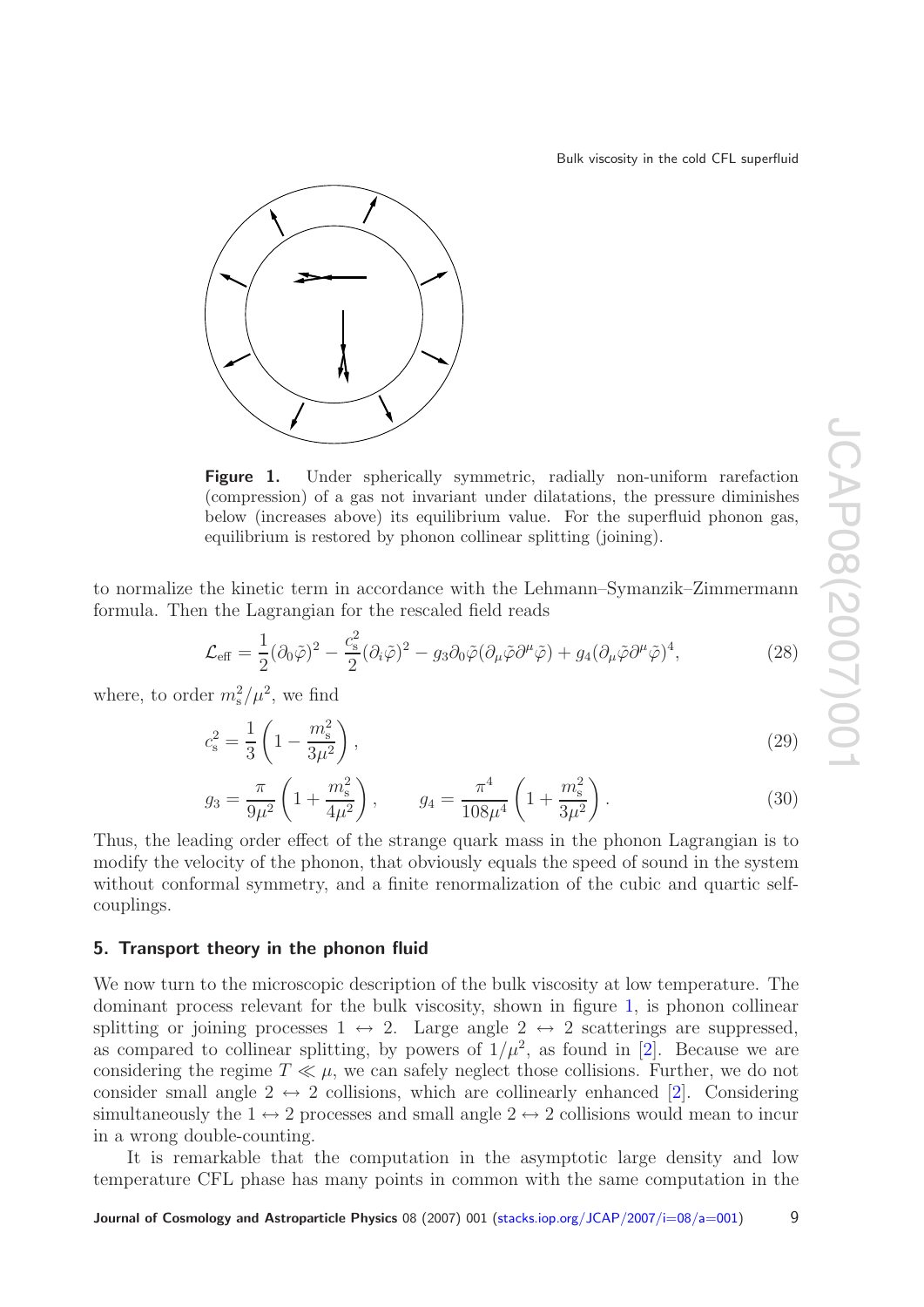very hot, weakly coupled phase of QCD at vanishing chemical potential. In the hot phase of QCD, bulk viscosity is dominated by both effective collinear splitting processes  $1 \leftrightarrow 2$ , as well as by  $2 \leftrightarrow 2$  collisions [\[22\]](#page-18-11). Fortunately, in the CFL phase the computation is simpler, as the last processes are certainly suppressed. However, we will find convenient to follow the same technical strategy as that in [\[22\]](#page-18-11), and tackle different subtle points in the computation in the same way as in that reference, which we will closely follow.

There is a technical remark different from the QCD case that we would like to point out here. Collinear splitting is closed by a convex dispersion relation when one considers corrections to the phonon dispersion relation at order  $k^2/\Delta^2$  [\[35\]](#page-18-23), where  $\Delta$  is the superconducting gap. If one considers those corrections, one should then study other number changing collisions, such as a  $2 \leftrightarrow 3$  scattering for the computation of the bulk viscosity. In these  $2 \leftrightarrow 3$  processes, one may treat one of the particles as a spectator whose only role is to restore energy–momentum conservation in the splitting vertex. We will ignore this subtlety here and operate as if the dispersion relation was exactly linear, kinematically allowing for collinear splitting and rejoining. We expect that considering those processes would simply allow us to get corrections of order  $T^2/\Delta^2$  to our leading result.

#### <span id="page-10-0"></span>**5.1. The Boltzmann equation and bulk viscosity**

In the superfluid rest frame the out of equilibrium phonon distribution function evolves according to the Boltzmann equation

$$
\frac{\partial f_p}{\partial t} + \mathbf{v_p} \cdot \nabla_x f_p = -C[f_p],\tag{31}
$$

where  $\mathbf{v_p} = \nabla_p E_p$ , and  $C[f]$  is the collision integral. We have also introduced the shorthand notation  $f_p = f(x, \mathbf{p})$  that we will use in what follows.

We will consider small deviations from equilibrium:

$$
f_p = f_p^{\text{eq}} + f_p^1 + \dotsb \tag{32}
$$

In the phonon rest frame,

$$
f_p^{\text{eq}} = f_p^0 = \frac{1}{e^{\beta E_p} - 1},\tag{33}
$$

where  $\beta = 1/T$ .

The Boltzmann equation is linearized in the departures of equilibrium. One has to keep in mind that the collision term evaluated with the equilibrium function vanishes by detailed balance. As in [\[22\]](#page-18-11), we cast the left-hand side of the Boltzmann equation with separated variables as

$$
X(x)\beta f_p^0(1+f_p^0)q(p) \tag{34}
$$

that parameterizes the advective derivative of f by defining  $q(p)$ . In order to do so, one needs some thermodynamical relations. In the superfluid rest frame, those are  $\epsilon + P = T dP/dT$ , exactly as in the hot quark–gluon plasma at zero chemical potential. The explicit calculation of this advective term in [\[22\]](#page-18-11) yields

<span id="page-10-1"></span>
$$
q(p) = \frac{\mathbf{p} \cdot \mathbf{v}_p}{3} - c_s^2 \frac{\partial (\beta E_p)}{\partial \beta} = \left(\frac{1}{3} - c_s^2\right) E_p,\tag{35}
$$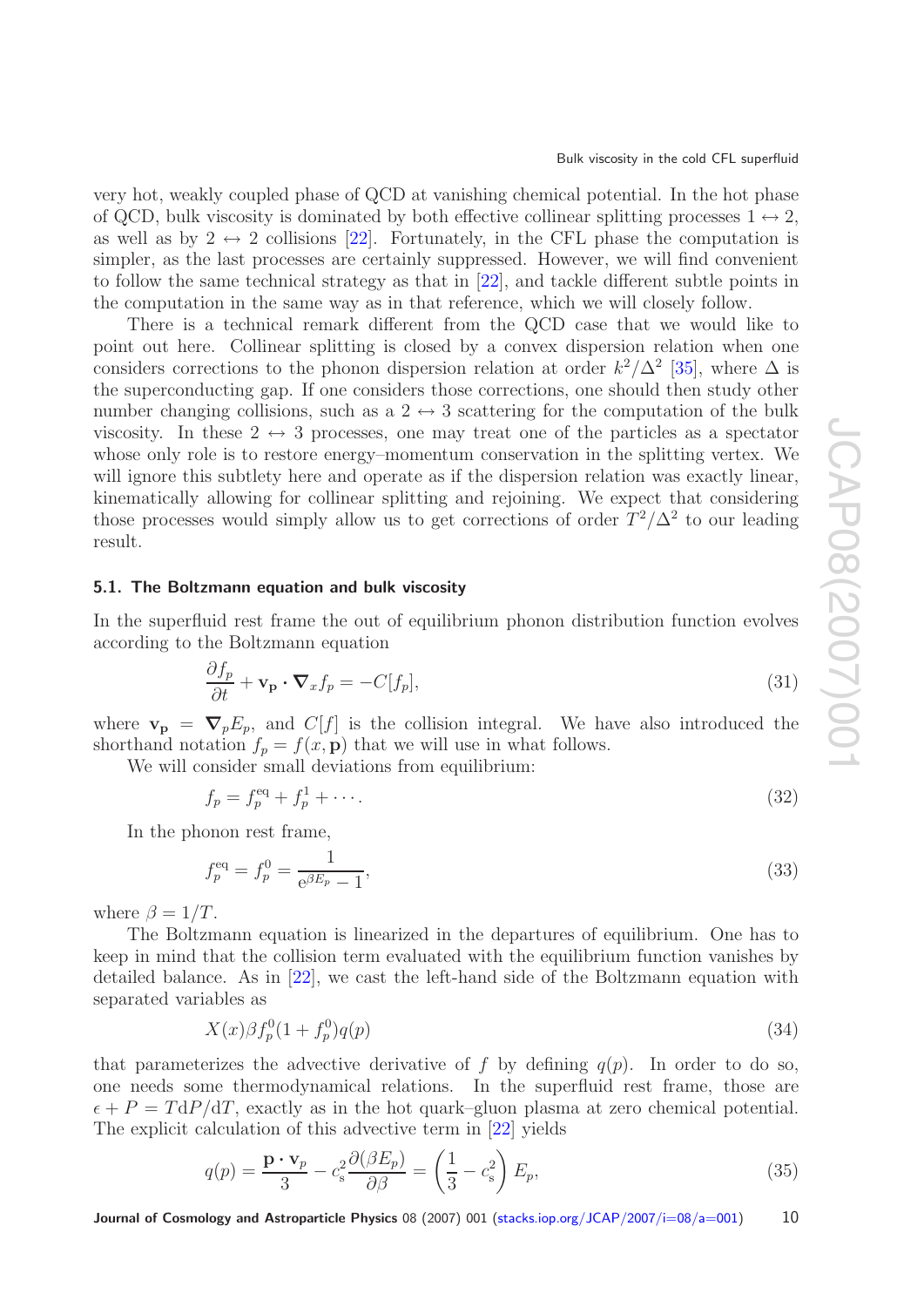and for a departure of equilibrium that is a uniform compression,

$$
X(x) = \nabla \cdot \mathbf{V},\tag{36}
$$

as relevant for the bulk viscosity.

Equation [\(35\)](#page-10-1) reflects the fact that in a relativistic scale invariant theory, where  $c_s^2 = 1/3$ ,  $q(p) = 0$ , and thus the bulk viscosity vanishes. Thus, we allow for scale breaking effects, as anticipated in the previous section. A non-vanishing strange quark mass,  $m_s \neq 0$ , introduces a correction to the speed of sound, as found in equation [\(29\)](#page-9-2). In this case we obtain

$$
q(p) = \frac{p^2}{9E_p} \frac{m_s^2}{\mu^2},\tag{37}
$$

proportional to our scale breaking parameter  $m_s^2/\mu^2$ .

The next step in the analysis is to project the Boltzmann equation into weak (integrated over  $p$ ) form amenable to variational treatment. To simplify notation it is convenient to introduce a scalar product

$$
\langle | \rangle = \beta^3 \int \frac{\mathrm{d}^3 \mathbf{p}}{(2\pi)^3}.
$$
 (38)

Multiplying the Boltzmann equation by  $-T^2$ , we obtain

$$
-Tf_p^0(1+f_p^0)\frac{p^2}{4E_p}\frac{m_s^2}{\mu^2}X(x) = -T^2C[f_p^0+f_p^1],\tag{39}
$$

and we define, as in  $[22]$ , a function for the left-hand side source S, without either the  $X(x)$  factor (that will cancel left and right in the Boltzmann equation) or the conformal symmetry breaking factor,  $(m_s/\mu)^2$ ,

<span id="page-11-0"></span>
$$
S(p) = -Tf_p^0(1+f_p^0)\frac{p^2}{4E_p}.\tag{40}
$$

The projection of this equation over a complete orthonormal basis of functions  $\psi_n$  is then, formally,

$$
X(x)\frac{m_s^2}{\mu^2}\langle\psi_n|S\rangle = \langle\psi_n|C[f_p^0 + f_p^1]\rangle.
$$
\n(41)

And we further introduce a dimensionless variable (henceforth, the bar notation denotes an adimensional function of momenta over temperature)

$$
S(p) = -T^2 \bar{S}(p/T).
$$

The bulk viscosity is given as the matrix element

<span id="page-11-1"></span>
$$
\zeta = \frac{m_s^4}{\mu^4} \langle S | \left( \frac{\delta C}{\delta f} \right)^{-1} | S \rangle \tag{42}
$$

with the differential matrix of the collision operator

$$
\left(\frac{\delta C}{\delta f}\right)_{mn} = \langle \psi_m | \frac{\delta C[f]}{\delta f} | \psi_n \rangle. \tag{43}
$$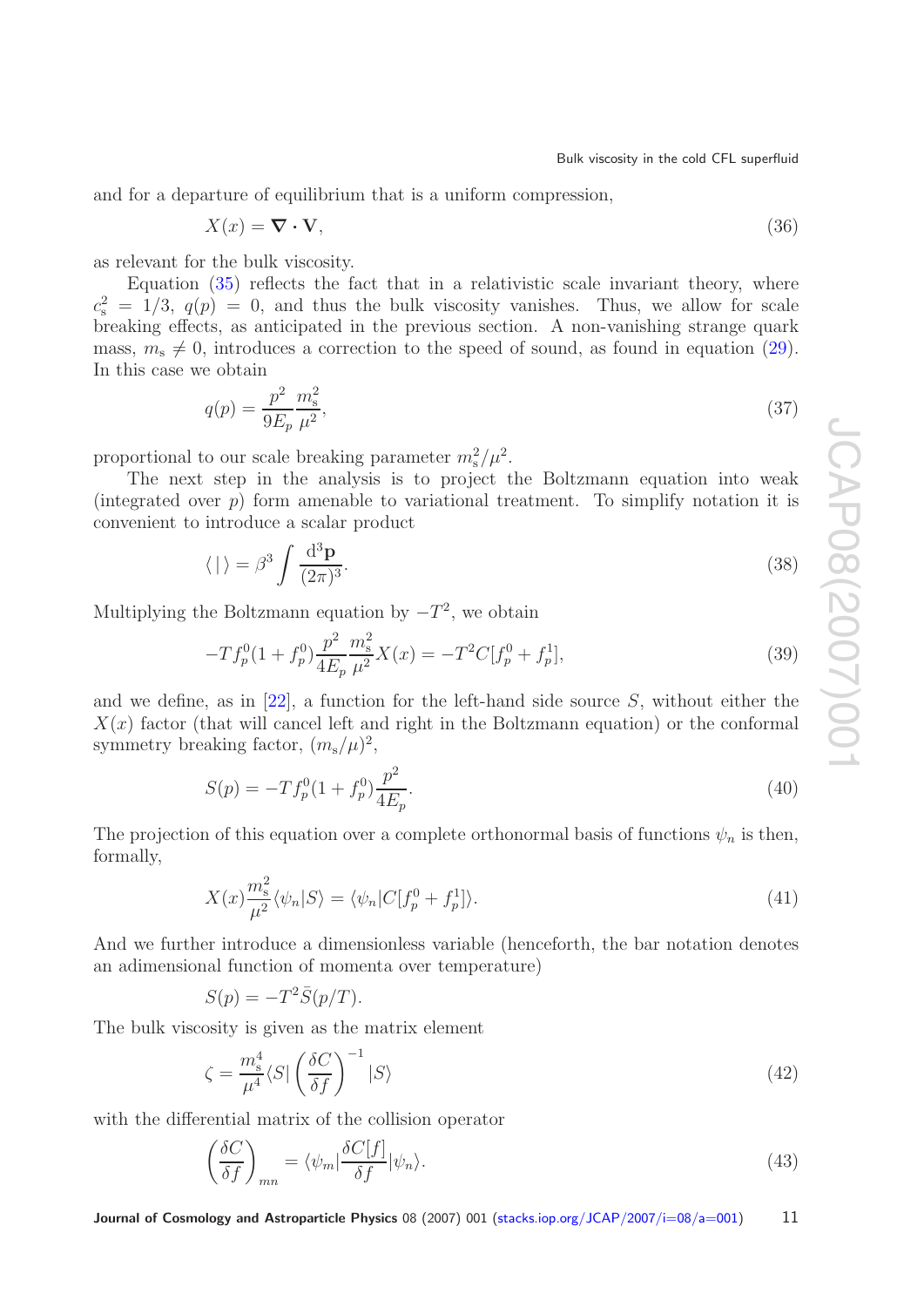## <span id="page-12-0"></span>**5.2. The collision term**

Bulk viscosity involves the relaxation of a momentum gradient along the same direction of the momentum. Within Son's effective theory, the lowest order effect that achieves this is the collinear splitting induced by the cubic term. Because our computation is done at leading order in the scale breaking parameter,  $m_s^2/\mu^2$ , and this has already taken into account in equation [\(35\)](#page-10-1), it is enough to keep the scattering matrices as arising in the scale invariant theory. Thus, in this section, we take the value  $c_s = 1/\sqrt{3}$ . Let us insist again on the fact that collisions involving two bosons in the initial state and two bosons in the final state are suppressed by a further power of  $\mu^2$  at the amplitude level, and thus we neglect them.

We will need therefore the amplitudes for a boson of momentum  $p$  to split into two bosons of momenta  $p'$ ,  $k'$  and the amplitude for a boson of momentum  $p'$  to split and give back in the final state the  $p$  boson and a  $k'$  boson. From Son's Lagrangian density, these are found to be

$$
\mathcal{M}(p; p', k') = \frac{-i2\pi}{9\mu^2} (p^0 (p' \cdot k') + p'^0 (p \cdot k') + k'^0 (p \cdot p')), \qquad (44)
$$

or, employing momentum conservation and the linear dispersion relation  $p^0 = c_s|p|$ ,

$$
|\mathcal{M}(p;p',k')|^2 = \frac{4\pi^2}{81\mu^4} c_s^2 |p|^2 |k'|^2 4x^2 (|p| - |k'|)^2,
$$
\n(45)

where  $x = \hat{p} \cdot \hat{k}'$ . Similarly, one finds

<span id="page-12-1"></span>
$$
|\mathcal{M}(p';p,k')|^2 = \frac{4\pi^2}{81\mu^4} c_s^2 |p|^2 |k'|^2 4x^2 (|p|+|k'|)^2.
$$
\n(46)

The form of the collinear splitting collision terms that enter into the Boltzmann equation can be read off [\[36\]](#page-18-24):

$$
C^{1\rightarrow 2}[f_p] = C_a^{1\rightarrow 2}[f_p] + C_b^{1\rightarrow 2}[f_p]
$$
  
= 
$$
\frac{1}{4E_p} \left[ \int \right]_{p'k'} (2\pi)^4 \delta^{(4)}(p - p' - k') (f_p(1 + f_{p'})(1 + f_{k'}) - f_{p'}f_{k'}(1 + f_p))
$$
  
+ 
$$
\frac{1}{2E_p} \left[ \int \right]_{p'k'} (2\pi)^4 \delta^{(4)}(p' - p - k') (f_{p'}(1 + f_p)(1 + f_{k'}) - f_pf_{k'}(1 + f_{p'})),
$$
(47)

where we introduced the shorthand notation

$$
\left[\int\right]_{p'k'} \equiv \int \int \frac{\mathrm{d}^3\mathbf{k}'}{2E_{k'}(2\pi)^3} \frac{\mathrm{d}^3\mathbf{p}'}{2E_{p'}(2\pi)^3} |\mathcal{M}(p; p', k')|^2.
$$

Let us reduce equation  $(47)$  to a more tractable form. The idea is to split the momentum conservation delta into an energy part, a longitudinal part (defined along  $p$ ), and a transverse part. The best way to organize the calculation is to introduce a collinear splitting function

<span id="page-12-2"></span>
$$
\gamma(p;k',p') = \int \frac{\mathrm{d}^2 k'_\perp \mathrm{d}^2 p'_\perp}{(2\pi)^3 4c_s^3 |p'||k'|} \frac{|p|}{2} \times |\mathcal{M}(p;p',k')|^2 \delta^{(2)}(p_\perp - p'_\perp - k'_\perp) \delta(E_p - E_{p'} - E_{k'}), \tag{48}
$$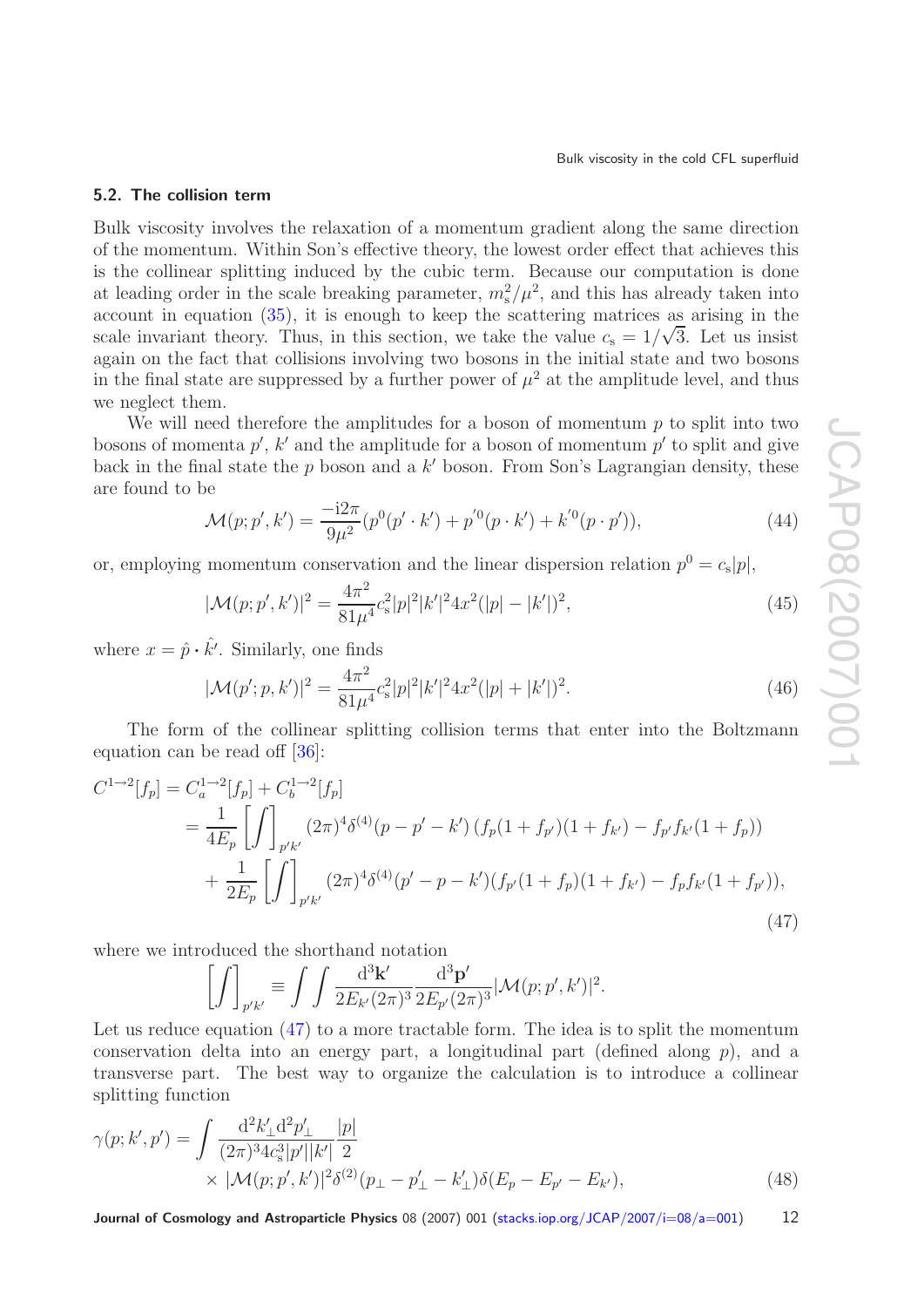so that the first collision term in equation [\(47\)](#page-12-1) becomes

$$
C_a^{1\to 2}[f_p] = \frac{2\pi}{2|p|^2} \int_0^\infty \int_0^\infty d|k'| \, d|p'| \gamma(p; p', k') \delta(|p| - p'_L - k'_L) \\
\times \left( f_p(1 + f_{p'}) (1 + f_{k'}) - f_{p'} f_{k'}(1 + f_p) \right).
$$
\n(49)

Now, energy conservation in equation [\(48\)](#page-12-2) forces the transverse momentum to vanish:

$$
\delta(c_{s}(|p| - |p'| - |k'|)) = \frac{\delta(|k'_{\perp}|)}{c_{s}\left(k'_{\perp}/\sqrt{p_{L}^{'2} + k_{\perp}^{'2}} + k'_{\perp}/\sqrt{k_{L}^{'2} + k_{\perp}^{'2}}\right)}.
$$
(50)

Thus

<span id="page-13-0"></span>
$$
\gamma(p; p' = p - k', k') = \frac{1}{(2\pi)^2 8c_s^4} \left(\frac{16\pi^2 c_s^2}{81\mu^4}\right) |p|^2 |k'|^2 (|p| - |k'|)^2. \tag{51}
$$

Finally, one can express the collision term as

$$
C_a^{1\to 2} = \frac{2\pi}{2|p|^2} \int_0^\infty \int_0^\infty d|k'| \, d|p'| \gamma(p; p', k') \delta(|p| - |p'| - |k'|) \times (f_p(1 + f_{p'}))(1 + f_{k'}) - f_{p'} f_{k'}(1 + f_p)), \tag{52}
$$

with

$$
\gamma(p; p' = p - k', k') = \left(\frac{1}{81\mu^4 \cdot 2c_s^2}\right) |p|^2 |k'|^2 |p'|^2. \tag{53}
$$

We can analogously reduce the second term of equation  $(47)$ , that amounts essentially to the exchange  $p \to p'$  with respect to the  $C_a^{1\to 2}$  piece, as the splitting function is totally symmetric in its three arguments. Thus, we will not write here the analogous equation for  $C_b^{1\rightarrow 2}$ .

We linearize the collision term in the first order in the deviation from equilibrium, which we parameterize as

$$
f_p^1 = \frac{X(x)}{T} f_p^0 (1 + f_p^0) \frac{\chi_p}{T}.
$$
\n(54)

The last line in equation [\(52\)](#page-13-0) containing the distribution functions becomes

<span id="page-13-2"></span>
$$
F(p; p', k') \equiv \frac{X(x)}{T} \frac{\chi_{p'} - \chi_{k'} - \chi_p}{T} f_p^0 (1 + f_{p'}^0)(1 + f_{k'}^0). \tag{55}
$$

We then expand the deviation from equilibrium in terms of the function basis  $\chi(p)/T = \sum_n \chi_n \psi_n(p/T)$ . Then the projected, linearized collision operator turns out to be

<span id="page-13-1"></span>
$$
\langle \psi_m | \frac{\delta C[f]}{\delta f} | \psi_n \rangle = 4\pi^2 \int \int \int_0^\infty \frac{dp \, dk \, dp'}{(2\pi T)^3} \psi_m(p)
$$

$$
\times \left( \delta(p' - p - k') \gamma(p'; p, k) F_n(p'; p, k') \frac{X(x)}{T} - \frac{1}{2}(p \to p') \right), \tag{56}
$$

where we define  $F_n$  as the value of F evaluated at  $\psi_n$ , instead of at  $\chi/T$ .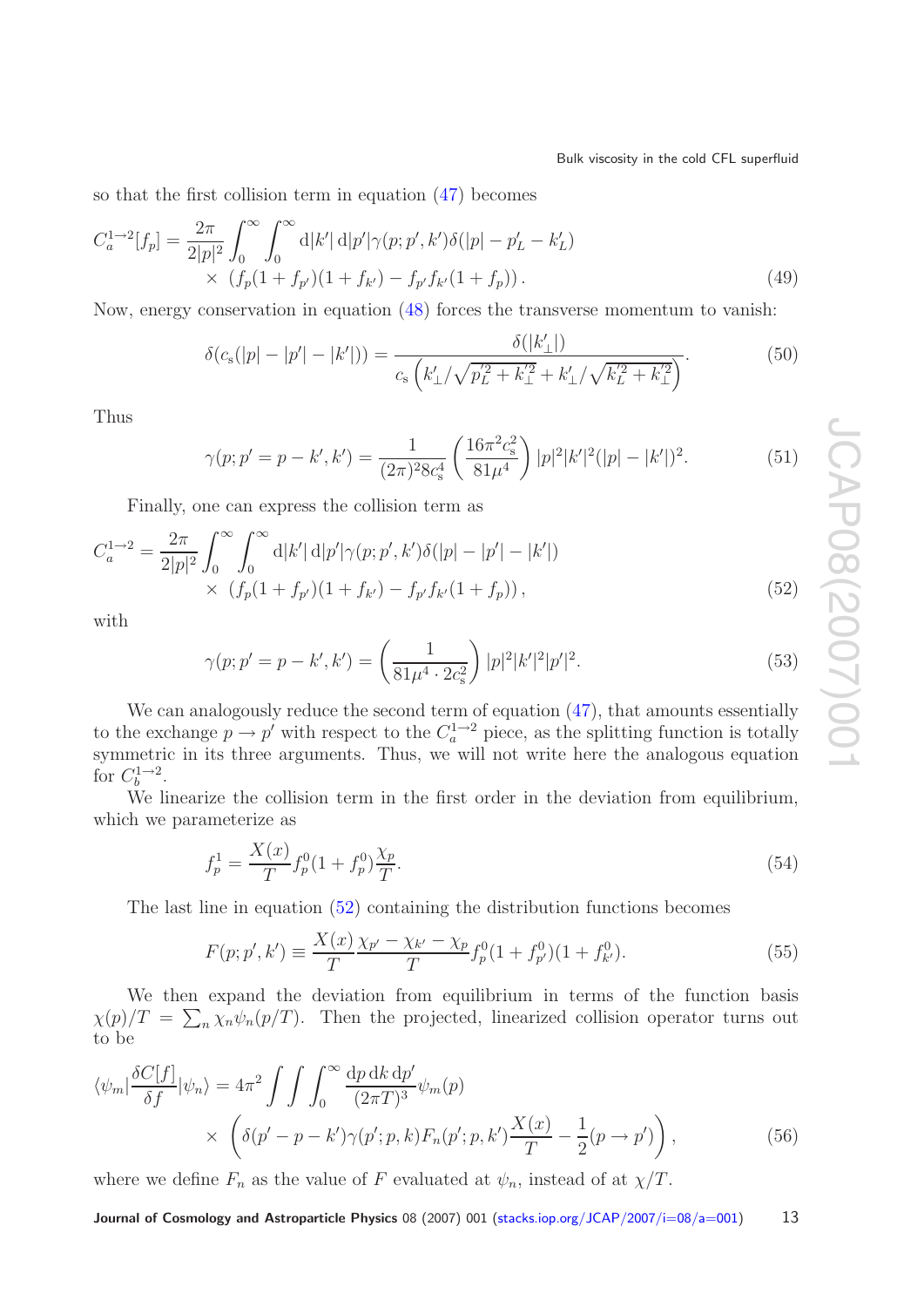To obtain the parametric dependence of the bulk viscosity we define the dimensionless quantities

$$
\bar{\gamma} = \frac{\mu^4}{T^6} \gamma
$$
  
\n
$$
\delta(p' - p - k') = \frac{1}{T} \delta\left(\frac{p' - p - k'}{T}\right)
$$
\n(57)

in terms of which, and extracting the factor  $X(x)/T$ , the right-hand side of equation [\(56\)](#page-13-1) turns into

$$
\frac{X(x)}{T}\frac{T^5}{\mu^4}\langle\psi_m|\frac{\delta\bar{C}}{\delta f}|\psi_n\rangle,\tag{58}
$$

where the energy dimension is explicit, since  $C_{mn}$  is now a function of the ratios of momenta over temperature alone. One can then check the dimension of the projected Boltzmann equation

$$
\int \frac{\mathrm{d}^3 p}{(2\pi T)^3} S(p) = -\frac{T^6}{\mu^4} \frac{\delta \bar{C}(\chi/T)}{\delta f} \tag{59}
$$

that matches the defining equation [\(40\)](#page-11-0) above.

<span id="page-14-2"></span>Finally, the parametric dependence of the viscosity, following from equation [\(42\)](#page-11-1), is given as

$$
\zeta = \frac{m_s^4}{T} \langle \bar{S} | \left( \frac{\delta \bar{C}}{\delta f} \right)^{-1} | \bar{S} \rangle. \tag{60}
$$

## <span id="page-14-0"></span>**5.3. Numerical evaluation**

Once the parametric dependence of the bulk viscosity is known, all that remains is to evaluate a numerical factor. A subtle point comes in choosing an appropriate trial function family  $\psi_i$ , so that all integrals converge appropriately in both their infrared (IR) and ultraviolet (UV) domains. For example, the natural family of orthonormal functions in the interval  $(0, \infty)$ , the Laguerre functions, would yield

$$
\psi^m(p) = \frac{\sqrt{2}\pi e^{-p/2}}{p} L^m(p)
$$
\n(61)

with conventional  $L^m$  Laguerre polynomials. The  $1/p^2$  from two such functions, together with a 1/p from the Bose–Einstein factor  $(e^p - 1)^{-1} \rightarrow p^{-1}$  and our splitting function  $\gamma \propto p^2$ , make the integral in equation [\(56\)](#page-13-1) infrared divergent. Fortunately, it is not necessary to use an orthonormal function family<sup>[3](#page-14-1)</sup>, as long as one is not interested in the function  $\chi$  itself, but only on its projection to obtain the transport coefficient. This can be shown with minimum linear algebra by changing basis from an orthonormal to an arbitrary  $\psi_i$  family function. We therefore choose

$$
\psi_m(p/T) = \frac{(p/T)^m}{(1 + (p/T)^{m+5})}.\tag{62}
$$

<span id="page-14-1"></span><sup>3</sup> We thank Guy Moore for this observation.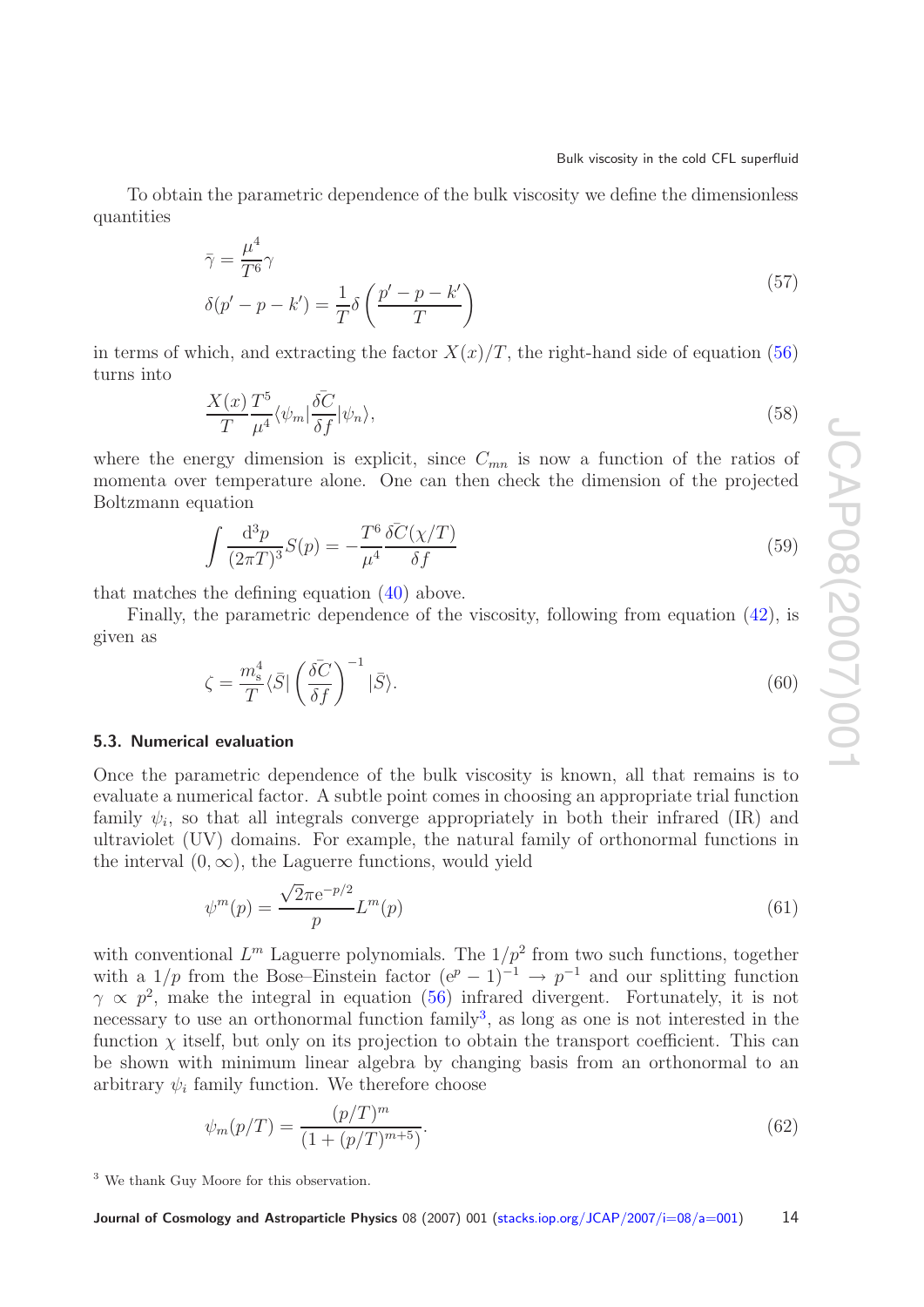Bulk viscosity in the cold CFL superfluid

<span id="page-15-1"></span>

**Figure 2.** Integrand for the last integral in equation [\(56\)](#page-13-1) yielding the dimensionless  $\zeta$ , showing IR and UV integrability.

<span id="page-15-0"></span>**Table 1.** Convergence of the pre-coefficient of  $\zeta$  with the number of functions. First column: number of functions in the family. Second column: result with zero-mode subtraction based on the function  $E_p p^2$ . Third column: result with zero-mode subtraction based on the function  $E_p p^2 f_p(1+f_p)$ . This pre-coefficient can be thought of as  $\bar{\zeta} = \zeta(m_{\rm s} = 1, T = 1) = (\overline{T}/m_{\rm s}^4)\zeta$ .

| $\boldsymbol{m}$ | Č1      | $\zeta_2$ |
|------------------|---------|-----------|
| 1                | 0.00978 | 0.0093    |
| 3                | 0.0109  | 0.01057   |
| 5                | 0.0110  | 0.01067   |
| 7                | 0.0110  | 0.01070   |

One should also notice that there is a zero mode of the collision integral, visible in the last line of equation [\(55\)](#page-13-2), that vanishes when  $\psi = p$  for  $p = p' + k'$ . The collision operator is not invertible, but as observed in [\[22\]](#page-18-11), this does not suppose a problem as one can add to C an arbitrary constant  $\lambda$  times the projector over this zero mode

$$
C \to C + \lambda |E_p p^2 \rangle \langle E_p p^2 |
$$

since its projection over the source in equation [\(60\)](#page-14-2) vanishes. Note that a factor of  $f^{0}(1+f^{0})$  can be multiplied to the vector  $|E_{p}p^{2}\rangle$  without numerically affecting the result, as in [\[22\]](#page-18-11).

In table [1](#page-15-0) we show the fast convergence with the number of functions employed (size of the linear system). The integration is performed with a Gaussian grid; there is no sensitivity to UV or IR cutoffs, as shown in figure [2,](#page-15-1) nor to the parameter  $\lambda$  that fixes the zero-mode subtraction. In the table, however, we give two sets of numbers, showing that the result is essentially equivalent should the factor  $f_0(1+f_0)$  be omitted in the zero-mode subtraction.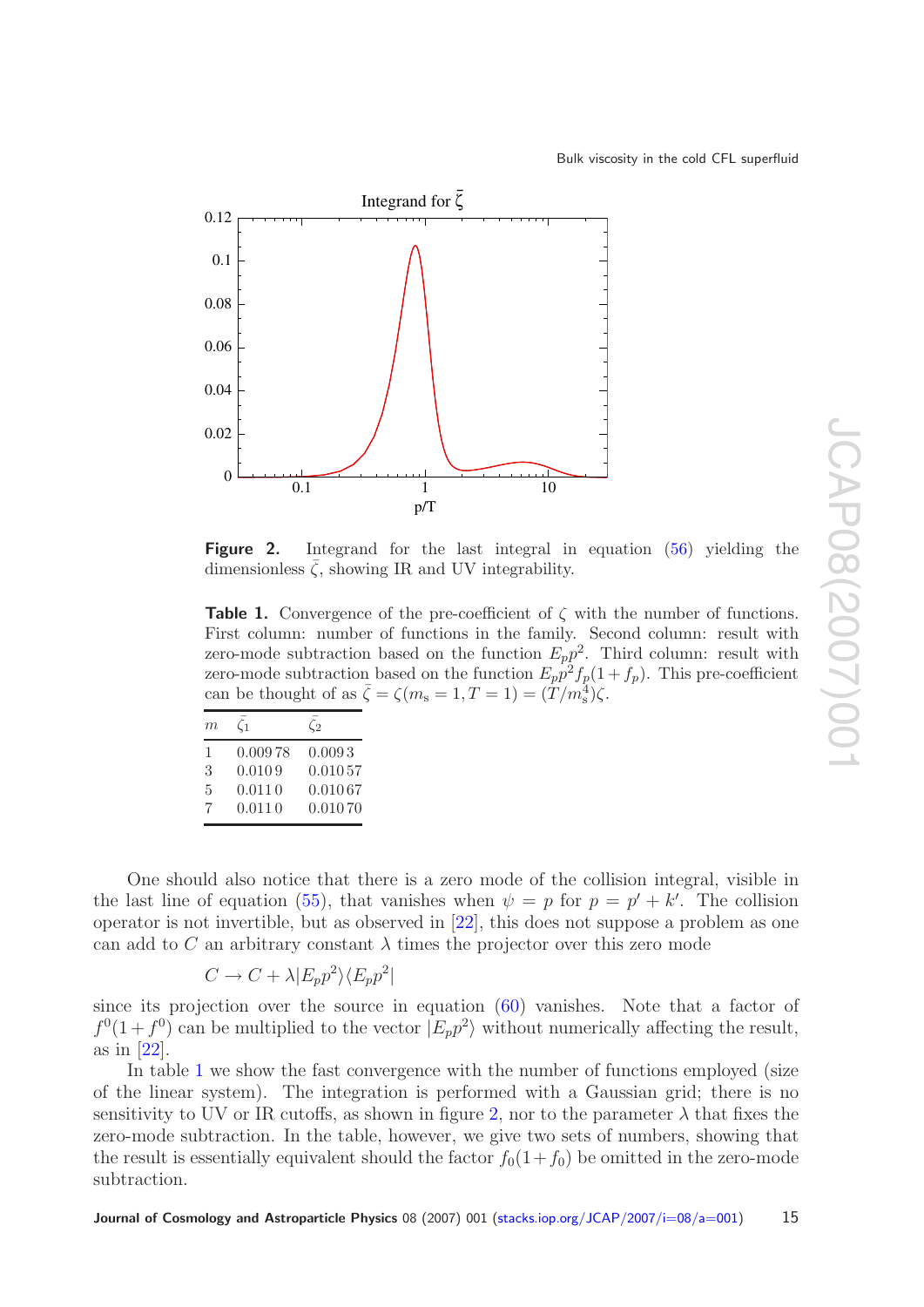## <span id="page-16-0"></span>**6. Discussion**

We have established that the bulk viscosity coefficient associated to the normal fluid component of a cold CFL superfluid is given by

<span id="page-16-1"></span>
$$
\zeta_{\rm CFL} = 0.011 \frac{m_s^4}{T} \tag{63}
$$

at first order in the conformal breaking parameter  $m_s^2/\mu^2$ . This is a remarkable result for several reasons. First, it is much smaller than the shear viscosity already reported in [\[2\]](#page-17-4). The reason for being so is that the two coefficients are governed by different sorts of processes (collinear splitting for bulk viscosity, large angle collisions for shear viscosity), which occur at different rates. Second, at the order we computed it is seen to be independent of the chemical potential and the superconducting gap  $\Delta$ . Third, due to the dynamics being dominated by the superfluid phonon, which is a Goldstone boson which remains always massless, it is not exponentially suppressed as might be thought of based on a calculation involving gapped degrees of freedom, such as, for example, those due to quarks [\[8\]](#page-18-25) or to kaons [\[11\]](#page-18-12). Thus, it is the leading contribution at very small temperatures  $T \ll m, \Delta$ , where m is the energy gap associated to the lightest massive mode of the CFL phase. This is the temperature regime that we call 'cold'.

The result in equation [\(63\)](#page-16-1) could have been anticipated from the mean free path for small angle collisions discussed in our previous work [\[2\]](#page-17-4), namely

$$
\lambda_{\text{small}} \propto \frac{\mu^4}{T^5}.\tag{64}
$$

A quick estimate of the parametric dependence of the bulk viscosity would be

$$
\zeta \propto \lambda_{\text{small}} \times n \times \langle p \rangle \times \mathcal{C}^2 \propto \frac{m_s^4}{T}
$$
\n(65)

in terms of the phonon number density  $n \propto T^3$  and average momentum  $\langle p \rangle \propto T$ , and of the conformal breaking parameter  $\mathcal{C} = \left(\frac{1}{3} - c_s^2\right) \sim m_s^2/\mu^2$ . This immediately yields equation [\(63\)](#page-16-1) up to the numerical factor. Note that the shear viscosity, however, has a different parametric behavior with the temperature, as small angle collisions are very inefficient for transferring transverse momentum. This is seen in the calculation in [\[2\]](#page-17-4) by the appearance of near-zero modes that appear in the computation of the  $2 \rightarrow 2$  collision operator and make collinear splitting irrelevant there $4$ .

While our bulk viscosity result diverges in the limit  $T \to 0$ , it should be kept in mind [\[2\]](#page-17-4) that when the temperature diminishes the mean free path of the phonon becomes large, and at some point the hydrodynamical description of the phonon fluid is meaningless (one rather has free streaming of phonons). Then only the perfect superfluid with no dissipation remains. For astrophysical applications, and assuming that the radius of the compact star is of the order of  $R \sim 10$  km, this happens at  $T \sim 0.06$  MeV [\[2\]](#page-17-4).

Although we have computed the bulk viscosity in a fluid at rest, it is possible to extract from our results the frequency-dependent bulk viscosity needed for astrophysical

<span id="page-16-2"></span> $4$  The *exact* zero mode appearing in equation  $(55)$ , however, is not a separation from equilibrium as it maintains the detailed balance relation  $C[f_0 + \text{zero}] = 0$  and can be subtracted. This explains the failure of relations one could have guessed such as  $\zeta \propto m_s^4 \eta/\mu^4$ , that seem to fail analogously in  $\phi^4$  theory [\[37\]](#page-18-26) but hold in the quark–gluon plasma [\[22\]](#page-18-11).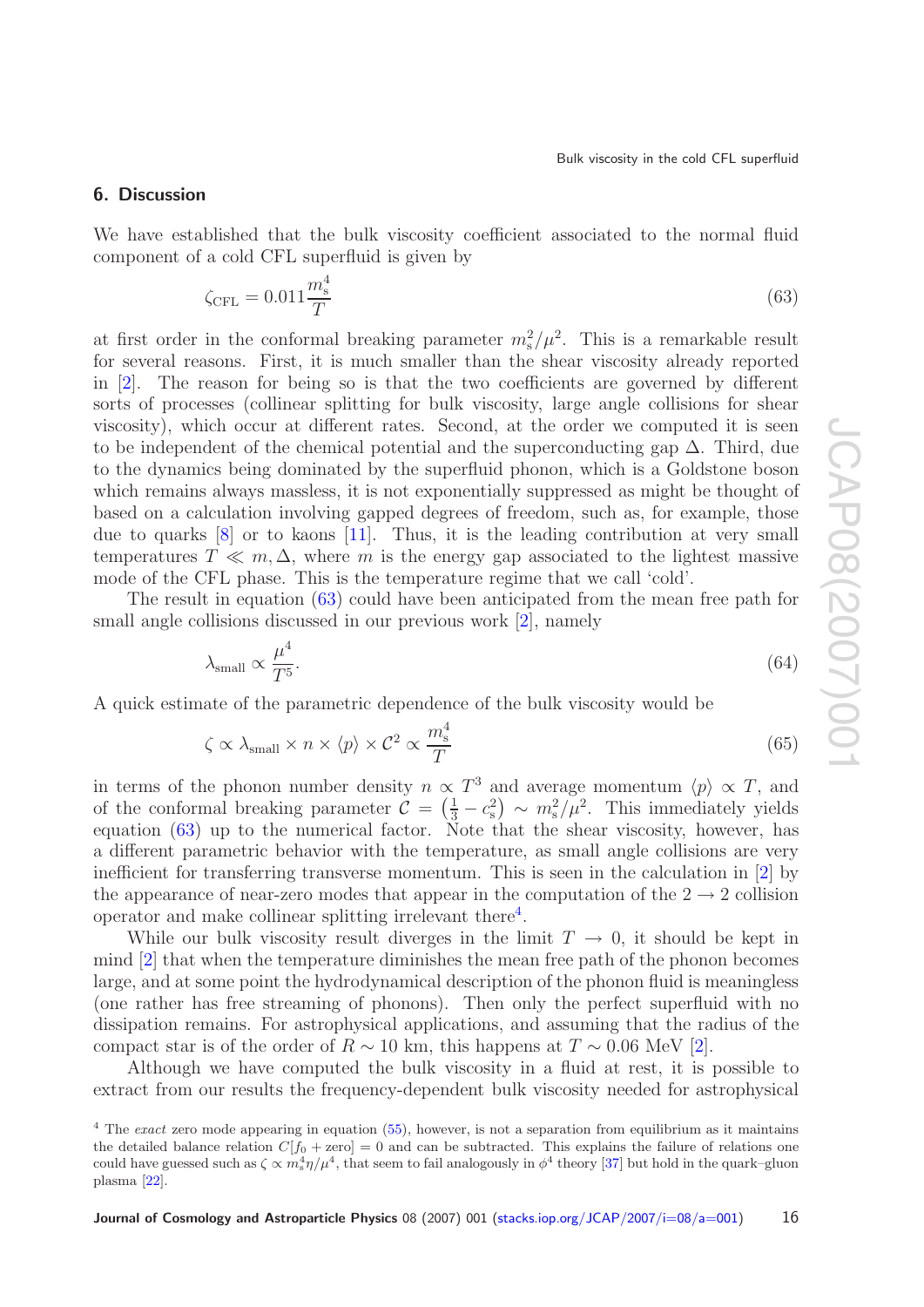applications. Based on our results, a quick estimate of a so defined frequency-dependent bulk viscosity has recently appeared [\[38\]](#page-18-27). The results are very interesting and suggest that the rate of equilibration of bulk distortions in a hypothetical quark star, at physically relevant frequencies, receive contributions not only from weak equilibration processes but also from the phonon splitting processes that we have studied here [\[38\]](#page-18-27). Although quark– gluon equilibration times are short, the phonon system is described by the weakly coupled effective Lagrangian of Son, and the bulk viscosity is proportional to the (small) scale violating parameter. This corrects one's first intuition about neglecting strong interaction phenomenology altogether in the belief that strong interactions should permanently be in equilibrium.

There is also another subtle point. In the existing literature where one needs a bulk viscosity coefficient to perform the analysis of the fate of the r-modes, the computation is performed by analyzing the energy dissipated after a compression or rarefaction over one period,  $\tau = 2\pi/\omega$ , where  $\omega$  is the frequency of the fluctuation. Thus

<span id="page-17-6"></span>
$$
\left\langle \frac{\mathrm{d}E_{\mathrm{dis}}}{\mathrm{d}t} \right\rangle = \frac{\zeta}{\tau} \int_0^\tau \mathrm{d}t \left( \nabla \cdot \mathbf{V} \right)^2,\tag{66}
$$

where **V** is the hydrodynamical velocity. The resulting bulk viscosity coefficient is then given also as a function of  $\omega$ . While this relation is valid for a normal fluid, it should be generalized for a relativistic superfluid. In a superfluid there are at least three bulk viscosities, and unless the remaining coefficients vanish for CFL quark matter, they should contribute to dissipation in an oscillatory compression or rarefaction of the system, and should contribute to the right-hand side of equation [\(66\)](#page-17-6).

It is thus urgent that a computation of the remaining viscosities of the CFL superfluid should take place, as well as a careful study of its low temperature hydrodynamics. Both are required for the study of the r-modes of a hypothetical compact star made of CFL quark matter. Let us point out that the relevance of the existence of several viscosities in a superfluid neutron star has only been emphasized in very recent publications [\[39\]](#page-18-28)–[\[41\]](#page-18-29). In particular, only in [\[41\]](#page-18-29) have all the bulk viscosity coefficients in a neutron superfluid been computed.

## <span id="page-17-1"></span>**Acknowledgments**

We thank M Alford, A Dobado, L Garay, M Mannarelli, G Moore and D T Son for useful discussions and remarks. Our work has been supported by the grants FPA 2004-02602, 2005-02327, PR27/05-13955-BSCH and AYA 2005-08013-C03-02.

## <span id="page-17-3"></span><span id="page-17-2"></span><span id="page-17-0"></span>**References**

- <span id="page-17-4"></span>[1] Alford M, Rajagopal K and Wilczek F, 1999 *Nucl. Phys.* B **537** [443](http://dx.doi.org/10.1016/S0550-3213(98)00668-3) [\[SPIRES\]](http://www-spires.slac.stanford.edu/spires/find/hep/www?j=NUPHA%2CB537%2C443) [\[hep-ph/9804403\]](http://arxiv.org/abs/hep-ph/9804403)
- [2] Manuel C, Dobado A and Llanes-Estrada F J, 2005 *J. High Energy Phys.* [JHEP09\(2005\)076](http://dx.doi.org/10.1088/1126-6708/2005/09/076) [\[SPIRES\]](http://www-spires.slac.stanford.edu/spires/find/hep/www?j=JHEPA%2C0509%2C076) [\[hep-ph/0406058\]](http://arxiv.org/abs/hep-ph/0406058)
- <span id="page-17-5"></span>[3] Rajagopal K and Wilczek F, 2000 *Preprint* [hep-ph/0011333](http://arxiv.org/abs/hep-ph/0011333) Alford M, 2001 *Ann. Rev. Nucl. Part. Sci.* **51** [131](http://dx.doi.org/10.1146/annurev.nucl.51.101701.132449) [\[SPIRES\]](http://www-spires.slac.stanford.edu/spires/find/hep/www?j=ARNUA%2C51%2C131) Nardulli G, 2002 *Riv. Nuovo Cim.* **25N3** 1 Schäfer T, 2003 Preprint [hep-ph/0304281](http://arxiv.org/abs/hep-ph/0304281) Rischke D H, 2004 *Prog. Part. Nucl. Phys.* **52** [197](http://dx.doi.org/10.1016/j.ppnp.2003.09.002) Ren H-C, 2004 *Preprint* [hep-ph/0404074](http://arxiv.org/abs/hep-ph/0404074) Shovkovy I A, 2004 *Preprint* [nucl-th/0410091](http://arxiv.org/abs/nucl-th/0410091) Alford M and Rajagopal K, 2006 *Preprint* [hep-ph/0606157](http://arxiv.org/abs/hep-ph/0606157)